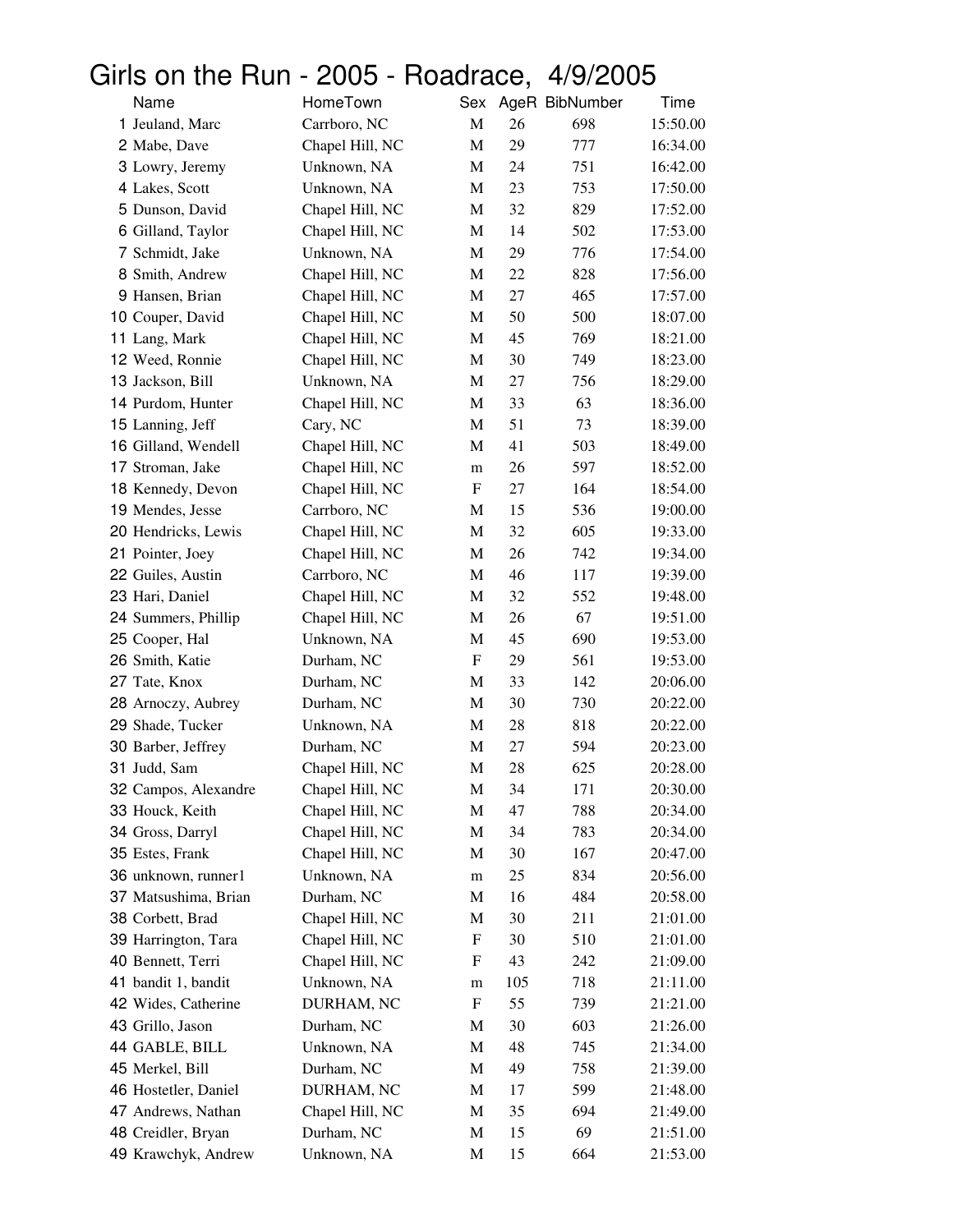| 50 Broene, Rick                             | Chapel Hill, NC               | М                         | 42       | 154        | 21:56.00             |
|---------------------------------------------|-------------------------------|---------------------------|----------|------------|----------------------|
| 51 Mendes, Bryce                            | Carrboro, NC                  | M                         | 13       | 537        | 21:59.00             |
| 52 O'Connor, Jennifer                       | Chapel Hill, NC               | ${\bf F}$                 | 21       | 591        | 22:05.00             |
|                                             |                               |                           |          |            |                      |
| 53 Leon Guerrend, Christoph Chapel Hill, NC |                               | М                         | 24       | 627        | 22:09.00             |
| 54 Wiley, Peter                             | Unknown, NA                   | M                         | 47       | 681        | 22:12.00             |
| 55 Doherty, Laura                           | Chapel Hill, NC               | F                         | 37       | 534        | 22:13.00             |
| 56 Lackey, Tamara                           | Unknown, NA                   | F                         | 34       | 731        | 22:19.00             |
| 57 Barber, Leah                             | Unknown, NA                   | F                         | 26       | 775        | 22:23.00             |
| 58 Anderson, Margaret                       | Unknown, NA                   | F                         | 14       | 736        | 22:25.00             |
| 59 Jilcott, Stephanie                       | Carrboro, NC                  | F                         | 26       | 78         | 22:27.00             |
| 60 Rabinowitz, David                        | Chapel Hill, NC               | M                         | 25       | 613        | 22:27.00             |
| 61 Rountree, Sage                           | Chapel Hill, NC               | F                         | 32       | 636        | 22:30.00             |
| 62 Tang, Matthew                            | Durham, NC                    | M                         | 16       | 186        | 22:33.00             |
| 63 Buchheit, James                          | DURHAM, NC                    | M                         | 31       | 184        | 22:34.00             |
| 64 Stewart, Willy                           | Durham, NC                    | M                         | 45       | 24         | 22:37.00             |
| 65 Woodhull-Smith, Kevin                    | Durham, NC                    | М                         | 17       | 170        | 22:38.00             |
| 66 Osborne, Christine                       | Chapel Hill, NC               | $\boldsymbol{\mathrm{F}}$ | 39       | 542        | 22:41.00             |
| 67 Satterfield, Sterling                    | Durham, NC                    | M                         | 15       | 240        | 22:43.00             |
| 68 Campbell, Ian                            | Unknown, NA                   | M                         | 27       | 699        | 22:44.00             |
| 69 Robinson, Meredith                       | Hillsborough, NC              | F                         | 16       | 497        | 22:48.00             |
| 70 Carlstein, Ed                            | Chapel Hill, NC               | M                         | 46       | 791        | 22:54.00             |
| 71 Zuccaro, Brynne                          | Unknown, NA                   | F                         | 28       | 825        | 22:56.00             |
| 72 Watkins, Brent                           | Unknown, NA                   | M                         | 24       | 810        | 22:57.00             |
| 73 Hoerger, Tom                             | Chapel Hill, NC               | M                         | 46       | 92         | 22:58.00             |
| 74 Prokopetz, Andrew                        | Chapel Hill, NC               | M                         | 50       | 209        | 22:58.00             |
| 75 Stewart, Erika                           | Durham, NC                    | F                         | 14       | 23         | 23:00.00             |
| 76 Northen, John                            | Chapel Hill, NC               |                           | 54       | 658        | 23:03.00             |
| 77 Camargo, Rodrigo                         | Durham, NC                    | M<br>M                    | 29       | 172        | 23:04.00             |
|                                             |                               |                           |          | 474        | 23:06.00             |
| 78 Tracy, Eric<br>79 Aitken, Michael        | Chapel Hill, NC<br>Durham, NC | M                         | 27       |            |                      |
|                                             | Durham, NC                    | M<br>M                    | 14<br>16 | 225<br>583 | 23:09.00<br>23:11.00 |
| 80 Mills, Tyler                             |                               | F                         | 25       |            | 23:12.00             |
| 81 Pedersen, Emily                          | Chapel Hill, NC               |                           |          | 113        |                      |
| 82 Smith, Mark                              | Chapel Hill, NC               | M                         | 49       | 623        | 23:14.00             |
| 83 Keats, Suzanne                           | Chapel Hill, NC               | F                         | 36       | 560        | 23:15.00             |
| 84 Deehan, Josept                           | Unknown, NA                   | M                         | 36       | 811        | 23:16.00             |
| 85 Kashefsky, Howard                        | Durham, NC                    | M                         | 35       | 543        | 23:18.00             |
| 86 Gerth, Adrian                            | Durham, NC                    | M                         | 16       | 683        | 23:22.00             |
| 87 Atchison, Gregory                        | Chapel Hill, NC               | M                         | 49       | 492        | 23:24.00             |
| 88 Marinshaw, Dania                         | Chapel Hill, NC               | F                         | 12       | 482        | 23:25.00             |
| 89 Lucas, Luke                              | Chapel Hill, NC               | M                         | 57       | 771        | 23:27.00             |
| 90 Ransohoff, Sarah                         | Chapel Hill, NC               | F                         | 16       | 174        | 23:30.00             |
| 91 Young, Randy                             | Chapel Hill, NC               | M                         | 44       | 518        | 23:30.00             |
| 92 Matson, Abby                             | Chapel Hill, NC               | ${\rm F}$                 | 20       | 203        | 23:33.00             |
| 93 Patterson, Evan                          | Chapel Hill, NC               | M                         | 37       | 733        | 23:33.00             |
| 94 Lascelles, Benedict                      | Unknown, NA                   | M                         | 38       | 780        | 23:34.00             |
| 95 Meyer, Katie                             | Chapel Hill, NC               | ${\rm F}$                 | 30       | 744        | 23:37.00             |
| 96 Oberlies, Nicholas                       | Unknown, NA                   | M                         | 34       | 734        | 23:37.00             |
| 97 Matson, Tim                              | Chapel Hill, NC               | M                         | 21       | 204        | 23:39.00             |
| 98 Scott, Carroll                           | Chapel Hill, NC               | ${\rm F}$                 | 41       | 71         | 23:45.00             |
| 99 Ray, Bill                                | DURHAM, NC                    | M                         | 47       | 551        | 23:48.00             |
| 100 Stoll, Margie                           | Nashville, TN                 | F                         | 63       | 169        | 23:49.00             |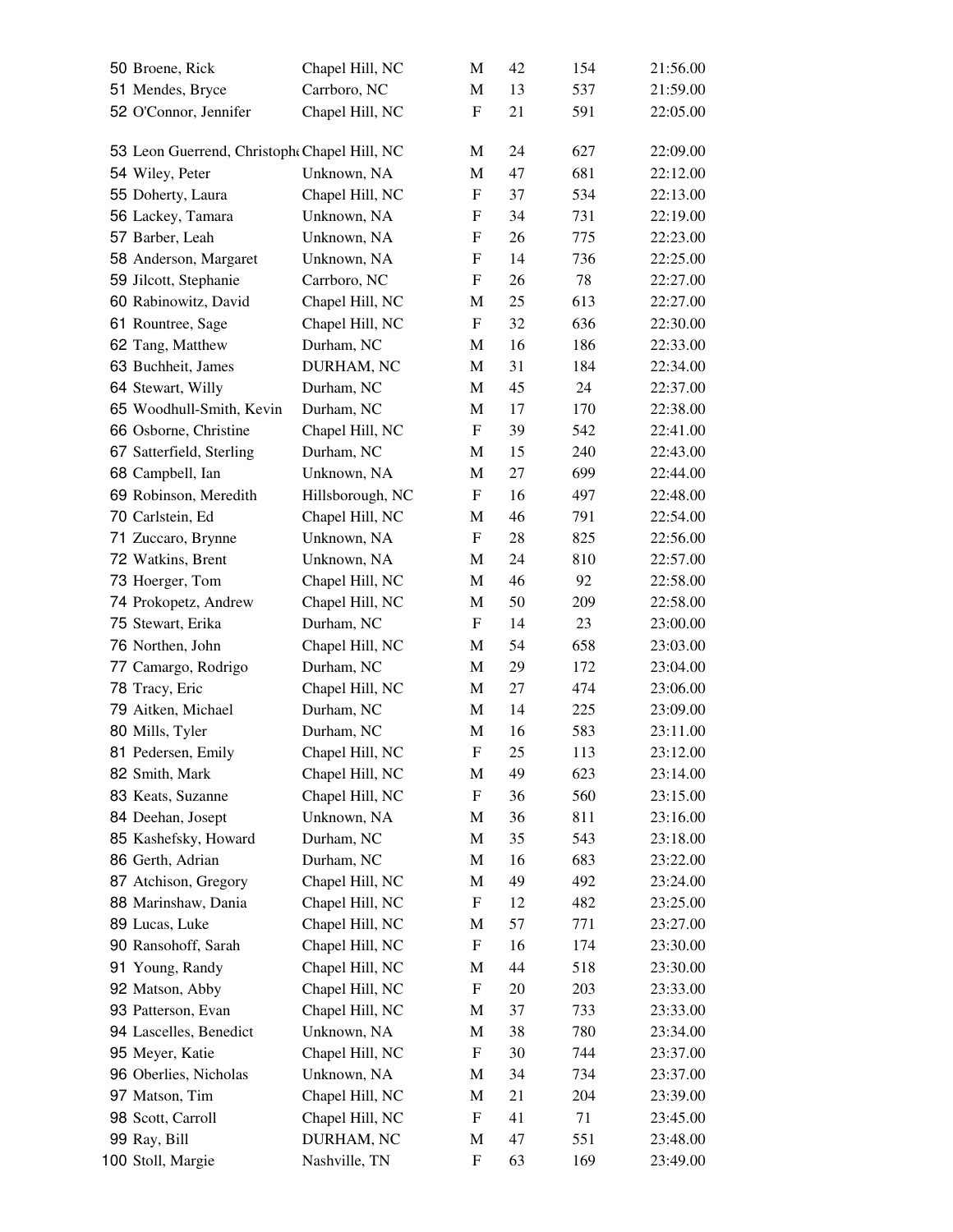| 101 Rhoades, Mark                       | Hillsborough, NC | М                         | 36 | 836 | 23:50.00 |
|-----------------------------------------|------------------|---------------------------|----|-----|----------|
| 102 McClernan, William (Bud) Durham, NC |                  | M                         | 15 | 182 | 23:51.00 |
| 103 Child, Kendall                      | Chapel Hill, NC  | F                         | 34 | 526 | 23:51.00 |
| 104 Sinel, Pamela                       | Unknown, NA      | F                         | 26 | 782 | 23:54.00 |
| 105 Boyd, Kevin                         | Chapel Hill, NC  | М                         | 50 | 705 | 23:55.00 |
| 106 Tesch, Molly                        | Durham, NC       | F                         | 16 | 585 | 23:55.00 |
| 107 Brown, Amy                          | Pittsboro, NC    | F                         | 36 | 210 | 23:58.00 |
| 108 Giduz, Tom                          | Chapel Hill, NC  | M                         | 47 | 549 | 24:02.00 |
| 109 Robinson, Mackenzie                 | Hillsborough, NC | $\boldsymbol{\mathrm{F}}$ | 12 | 496 | 24:03.00 |
| 110 Rocholl, Jorg                       | Unknown, NA      | M                         | 31 | 697 | 24:03.00 |
| 111 Crabill, Robert                     | Chapel Hill, NC  | M                         | 39 | 797 | 24:06.00 |
| 112 Palazzolo, Matt                     | Unknown, NA      | M                         | 30 | 684 | 24:07.00 |
| 113 Harkins, Heidi                      | Chapel Hill, NC  | F                         | 41 | 175 | 24:12.00 |
| 114 Steidinger, Eric                    | Unknown, NA      | M                         | 33 | 809 | 24:13.00 |
| 115 Ivins, Sally                        | Carrboro, NC     | F                         | 49 | 121 | 24:14.00 |
| 116 Skinner, Sloan                      | Chapel Hill, NC  | F                         | 17 | 177 | 24:14.00 |
| 117 Gabriel, Jason                      | Unknown, NA      | M                         | 21 | 824 | 24:21.00 |
| 118 Philpott, Stacy                     | Chapel Hill, NC  | F                         | 36 | 480 | 24:21.00 |
| 119 Shinnick, Joseph                    | Chapel Hill, NC  | M                         | 42 | 820 | 24:22.00 |
| 120 Galli, Emma                         | DURHAM, NC       | F                         | 14 | 473 | 24:28.00 |
| 121 Dempsey, Bert                       | Chapel Hill, NC  | M                         | 43 | 239 | 24:29.00 |
| 122 Hurter, Brandon                     | Raleigh, NC      | M                         | 33 | 366 | 24:30.00 |
| 123 Desjardins, Amy                     | Raleigh, NC      | F                         | 33 | 136 | 24:36.00 |
| 124 Hatcher, Katie                      | DURHAM, NC       | F                         | 27 | 490 | 24:39.00 |
| 125 Van Sant, Laura                     | Chapel Hill, NC  | F                         | 38 | 663 | 24:40.00 |
| 126 Douthit, Stephanie                  | Unknown, NA      | F                         | 32 | 696 | 24:43.00 |
| 127 Yu, Sarah                           | Chapel Hill, NC  | F                         | 14 | 645 | 24:44.00 |
| 128 Archer, Norman                      | Chapel Hill, NC  | M                         | 10 | 75  | 24:44.00 |
| 129 Byrne, Debbie                       | Chapel Hill, NC  | F                         | 35 | 612 | 24:45.00 |
| 130 Nickel, Joel                        | Unknown, NA      | М                         | 27 | 815 | 24:49.00 |
| 131 Yankee, Jann                        | Durham, NC       | ${\bf F}$                 | 36 | 637 | 24:51.00 |
| 132 Steiger, Caitlin                    | Memphis, TN      | ${\rm F}$                 | 21 | 595 | 24:51.00 |
| 133 Adkins, Erin                        | Chapel Hill, NC  | F                         | 34 | 569 | 24:53.00 |
| 134 Tyler, Eileen                       | Chapel Hill, NC  | $\boldsymbol{F}$          | 52 | 727 | 25:04.00 |
| 135 Buley, Bruce                        | Chapel Hill, NC  | M                         | 53 | 806 | 25:04.00 |
| 136 Witcher, Andrew                     | Chapel Hill, NC  | M                         | 10 | 80  | 25:06.00 |
| 137 Jones, Carolyn                      | Chapel Hill, NC  | F                         | 33 | 651 | 25:10.00 |
| 138 Gerth, Denise                       | Durham, NC       | F                         | 46 | 682 | 25:11.00 |
| 139 Falk, Lucy                          | Chapel Hill, NC  | $\boldsymbol{F}$          | 32 | 33  | 25:11.00 |
| 140 Stevens, William                    | Unknown, NA      | M                         | 30 | 816 | 25:16.00 |
| 141 Elliott, Molly                      | Durham, NC       | F                         | 14 | 624 | 25:17.00 |
| 142 Fowler, Kelley                      | Durham, NC       | F                         | 13 | 39  | 25:17.00 |
| 143 Grossman, Joanna                    | Unknown, NA      | F                         | 36 | 814 | 25:18.00 |
| 144 Coppola, Sue                        | Chapel Hill, NC  | F                         | 47 | 493 | 25:21.00 |
| 145 Agatucci, Kim                       | Chapel Hill, NC  | F                         | 36 | 614 | 25:22.00 |
| 146 Willcox, Bill                       | Chapel Hill, NC  | m                         | 47 | 752 | 25:26.00 |
| 147 Nguyen, Magarit                     | Unknown, NA      | F                         | 15 | 822 | 25:35.00 |
| 148 Almekinders, Anya                   | Chapel Hill, NC  | F                         | 14 | 517 | 25:37.00 |
| 149 Eberhart, Diane                     | Unknown, NA      | $\boldsymbol{F}$          | 45 | 827 | 25:42.00 |
| 150 Smith, Meghan                       | Chapel Hill, NC  | F                         | 12 | 721 | 25:44.00 |
| 151 Krasnov, Stephanie                  | Hillsborough, NC | F                         | 14 | 123 | 25:50.00 |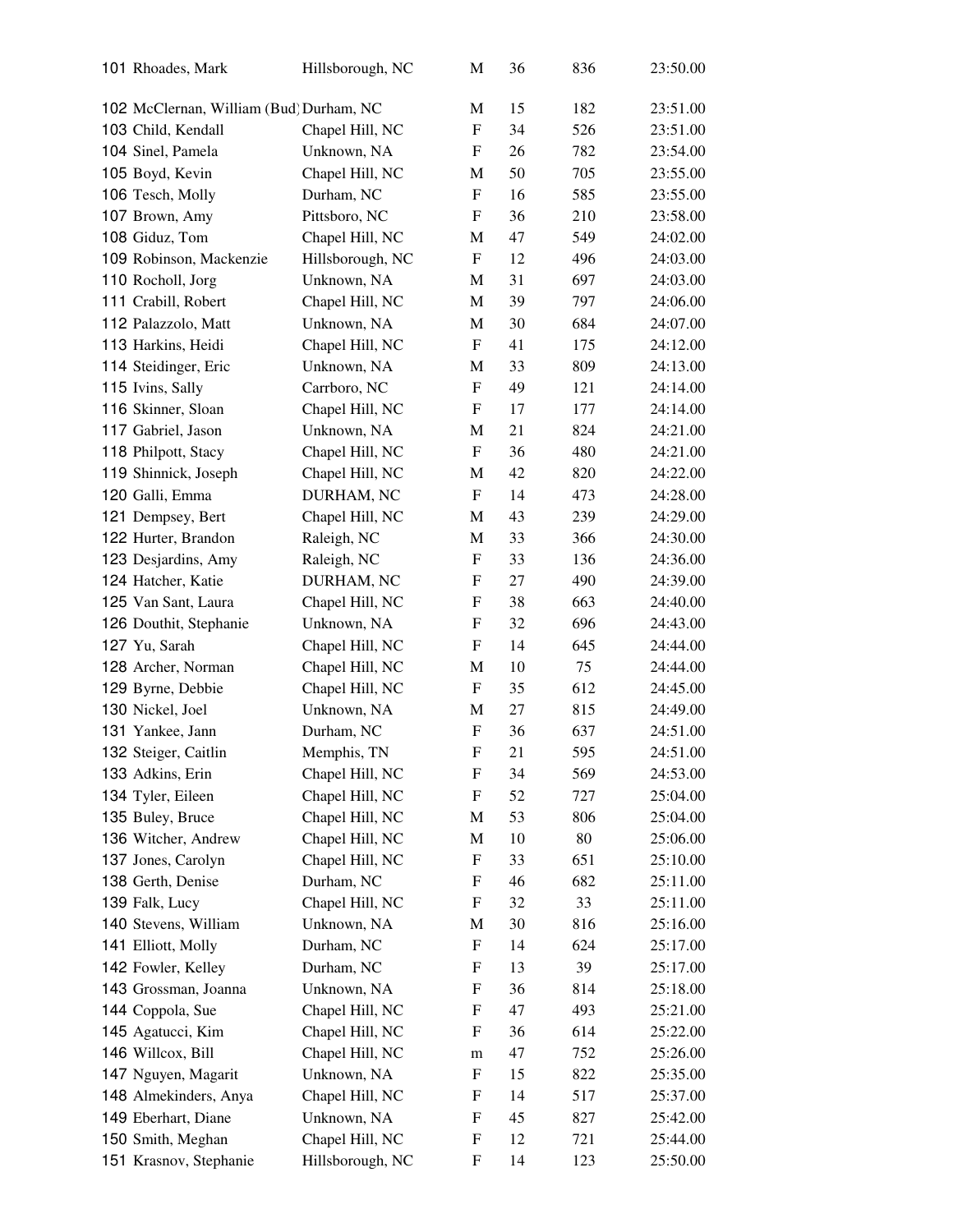| 152 Habu, Joji            | Carrboro, NC       | М                         | 31 | 62  | 25:51.00 |
|---------------------------|--------------------|---------------------------|----|-----|----------|
| 153 Scott, Hillary        | Chapel Hill, NC    | $\mathbf F$               | 15 | 52  | 25:54.00 |
| 154 Fraser, Heather       | Durham, NC         | F                         | 33 | 243 | 25:55.00 |
| 155 Scott, Carolyn        | Chapel Hill, NC    | ${\rm F}$                 | 49 | 51  | 25:58.00 |
| 156 Eckel, Albert         | Unknown, NA        | M                         | 34 | 750 | 26:02.00 |
| 157 McKenzie, Andrew      | Unknown, NA        | M                         | 13 | 761 | 26:03.00 |
| 158 Puerta, Dorian        | Unknown, NA        | M                         | 34 | 821 | 26:04.00 |
| 159 Stewart, Donna        | Durham, NC         | F                         | 47 | 22  | 26:06.00 |
| 160 Sullivan, Kevin       | Durham, NC         | M                         | 38 | 310 | 26:07.00 |
| 161 O'Donnell, Jeremiah   | Unknown, NA        | M                         | 10 | 687 | 26:09.00 |
| 162 Fowler, Phyllis       | Durham, NC         | F                         | 39 | 38  | 26:09.00 |
| 163 Ginther, Michelle     | Unknown, NA        | $\mathbf F$               | 45 | 685 | 26:10.00 |
| 164 Young, Alexa          | Chapel Hill, NC    | F                         | 9  | 520 | 26:10.00 |
| 165 Vickers, Timothy      | Chapel Hill, NC    | M                         | 39 | 691 | 26:11.00 |
| 166 McKernan, Heather     | CARY, NC           | F                         | 40 | 703 | 26:11.00 |
| 167 TYLER, COLLEEN        | Chapel Hill, NC    | F                         | 18 | 728 | 26:11.00 |
| 168 Larsen, Ken           | Chapel Hill, NC    | M                         | 57 | 11  | 26:14.00 |
| 169 Mossman, Guy          | Chapel Hill, NC    | M                         | 33 | 55  | 26:16.00 |
| 170 Salamh, Jennifer      | Durham, NC         | F                         | 22 | 20  | 26:17.00 |
| 171 Silverberg, Michael   | Unknown, NA        | M                         | 57 | 676 | 26:17.00 |
| 172 George, Samantha      | Raleigh, NC        | F                         | 10 | 414 | 26:18.00 |
| 173 Salamh, Paul          | Durham, NC         | M                         | 24 | 18  | 26:18.00 |
| 174 George, Libby         | Raleigh, NC        | F                         | 39 | 415 | 26:19.00 |
| 175 Schneider, Elizabeth  | Carrboro, NC       | $\boldsymbol{\mathrm{F}}$ | 29 | 60  | 26:19.00 |
| 176 Marinshaw, Rick       | Chapel Hill, NC    | M                         | 52 | 483 | 26:20.00 |
| 177 Tempio, Trish         | Chapel Hill, NC    | F                         | 28 | 596 | 26:20.00 |
| 178 Davis, Jonathan       | Durham, NC         | M                         | 52 | 21  | 26:21.00 |
| 179 Kerwin, Sarah Jane    | Chapel Hill, NC    | F                         | 11 | 90  | 26:22.00 |
| 180 Creidler, Nick        | Durham, NC         | M                         | 13 | 70  | 26:25.00 |
| 181 Bush, Carl            | Raleigh, NC        | M                         | 34 | 127 | 26:27.00 |
| 182 Brock, Oliver         | Chapel Hill, NC    | M                         | 38 | 723 | 26:28.00 |
| 183 Clossick, Tina        | Carrboro, NC       | F                         | 33 | 708 | 26:33.00 |
| 184 Broene, Brian         | Virginia Beach, VA | M                         | 44 | 155 | 26:33.00 |
| 185 Smith, Morgan         | Chapel Hill, NC    | F                         | 8  | 722 | 26:38.00 |
| 186 Smith, Lyn            | Chapel Hill, NC    | F                         | 45 | 720 | 26:39.00 |
| 187 Pinneo, Sarah         | Durham, NC         | F                         | 31 | 553 | 26:44.00 |
| 188 Tice, Stacy           | Chapel Hill, NC    | F                         | 26 | 65  | 26:45.00 |
| 189 Sallee, Jennifer      | Chapel Hill, NC    | F                         | 25 | 541 | 26:48.00 |
| 190 Shaw, Mary-Cassie     | Chapel Hill, NC    | ${\rm F}$                 | 35 | 176 | 26:49.00 |
| 191 Harris, Tracy         | Raleigh, NC        | F                         | 27 | 524 | 26:50.00 |
| 192 Galli, Christof       | Unknown, NA        | M                         | 51 | 746 | 26:57.00 |
| 193 Schroeder, Colee      | Chapel Hill, NC    | F                         | 27 | 187 | 26:59.00 |
| 194 Kravitz, Jill         | DURHAM, NC         | F                         | 52 | 208 | 27:00.00 |
| 195 Hammond, Philip       | Chapel Hill, NC    | M                         | 37 | 468 | 27:00.00 |
| 196 Randolph, Charlotte   | Chapel Hill, NC    | F                         | 12 | 153 | 27:02.00 |
| 197 Litton, Maggie        | Pittsboro, NC      | F                         | 35 | 530 | 27:02.00 |
| 198 Rutledge, Abby        | Unknown, NA        | ${\rm F}$                 | 30 | 700 | 27:03.00 |
| 199 Fowler, Kalyn         | Durham, NC         | F                         | 10 | 158 | 27:05.00 |
| 200 Shugars, Diane        | Chapel Hill, NC    | F                         | 46 | 56  | 27:07.00 |
| 201 Leon Guerrend, Leiana | Chapel Hill, NC    | ${\rm F}$                 | 25 | 628 | 27:08.00 |
| 202 Trimmer, Julia        | Chapel Hill, NC    | F                         | 43 | 129 | 27:08.00 |
| 203 Howard, Chelsea       | Unknown, NA        | ${\rm F}$                 | 12 | 662 | 27:10.00 |
|                           |                    |                           |    |     |          |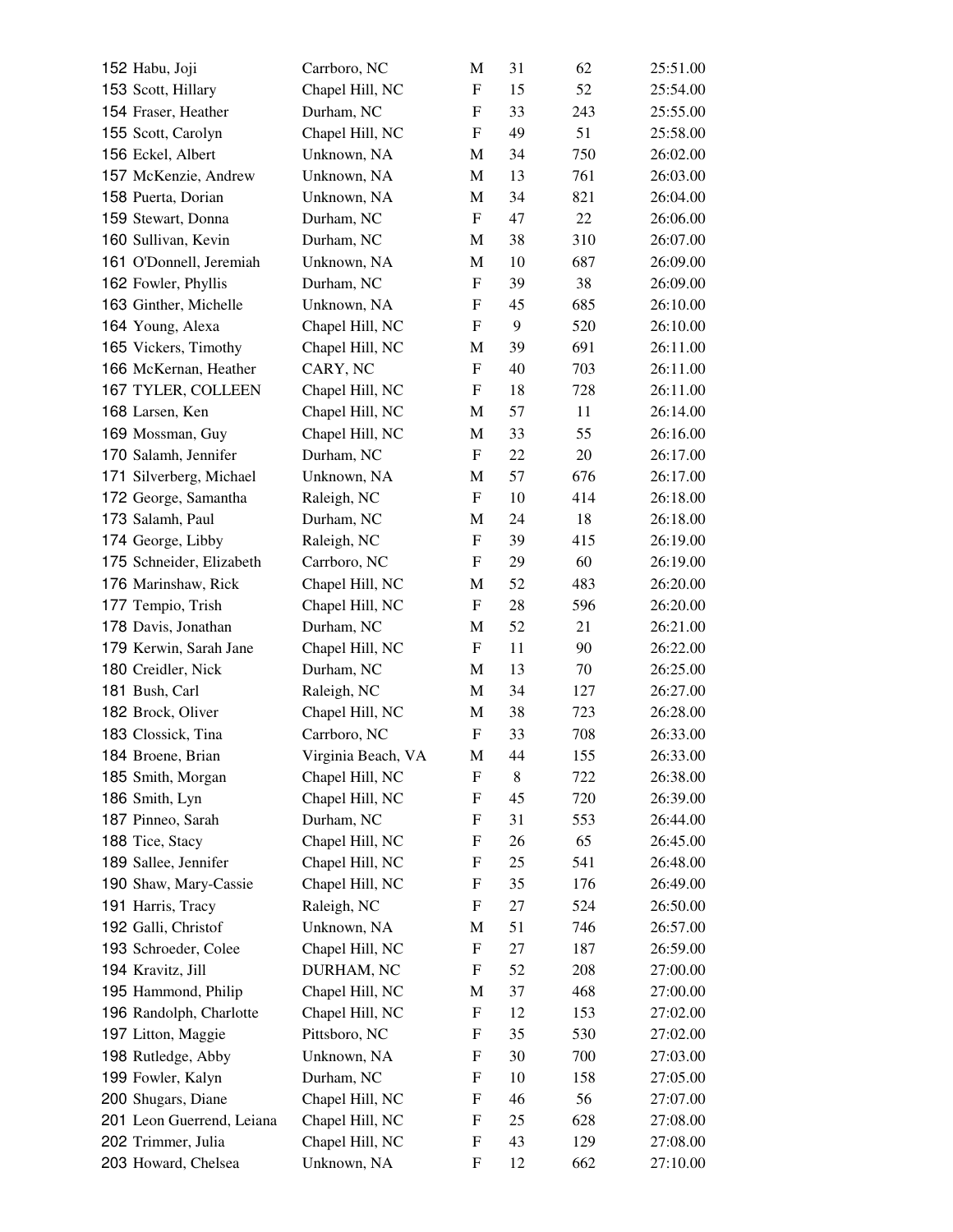| 204 Lippincott, Elizabeth | Chapel Hill, NC   | F                         | 32 | 671 | 27:11.00 |
|---------------------------|-------------------|---------------------------|----|-----|----------|
| 205 Aitken, Martha        | Durham, NC        | F                         | 47 | 224 | 27:12.00 |
| 206 Pesacreta, Marie      | Chapel Hill, NC   | F                         | 14 | 168 | 27:12.00 |
| 207 Ribisl, Paul          | Winston-Salem, NC | M                         | 66 | 200 | 27:13.00 |
| 208 Bailey, Evester       | Durham, NC        | M                         | 56 | 501 | 27:19.00 |
| 209 Krawchyk, Lisa        | Chapel Hill, NC   | F                         | 47 | 180 | 27:21.00 |
| 210 Krasnov, Allison      | Hillsborough, NC  | F                         | 10 | 124 | 27:24.00 |
| 211 Libby, Karen          | Carrboro, NC      | F                         | 27 | 819 | 27:26.00 |
| 212 Spencer, Quentin      | DURHAM, NC        | M                         | 40 | 128 | 27:27.00 |
| 213 Lowrance, Katie       | Chapel Hill, NC   | $\boldsymbol{\mathrm{F}}$ | 24 | 577 | 27:38.00 |
| 214 Nickodem, Kelly       | Chapel Hill, NC   | F                         | 15 | 134 | 27:38.00 |
| 215 Barker, Stephanie     | Raleigh, NC       | F                         | 16 | 590 | 27:41.00 |
| 216 Wynne, Angela         | Raleigh, NC       | ${\bf F}$                 | 30 | 365 | 27:46.00 |
| 217 Howard, Ashley        | Unknown, NA       | F                         | 17 | 661 | 27:47.00 |
| 218 Orlowski, Michelle    | Hillsborough, NC  | F                         | 13 | 477 | 27:49.00 |
| 219 Glidewell, Keith      | Chapel Hill, NC   | M                         | 46 | 130 | 27:49.00 |
| 220 Barker, Katie         | Raleigh, NC       | $\boldsymbol{\mathrm{F}}$ | 19 | 589 | 27:50.00 |
| 221 Daaleman, Elizabeth   | Chapel Hill, NC   | F                         | 46 | 804 | 27:50.00 |
| 222 Liffelmaw, Kathy      | Raleigh, NC       | F                         | 41 | 364 | 27:54.00 |
| 223 Callahan, Cathy       | Chapel Hill, NC   | ${\bf F}$                 | 28 | 611 | 27:56.00 |
| 224 Copeland, Eva         | Raleigh, NC       | F                         | 9  | 266 | 28:00.00 |
| 225 Hafezi, Lauren        | Raleigh, NC       | F                         | 14 | 126 | 28:04.00 |
| 226 Perillo, Gina         | RALEIGH, NC       | F                         | 10 | 256 | 28:04.00 |
| 227 Der, Channing         | Chapel Hill, NC   | M                         | 52 | 214 | 28:05.00 |
| 228 Klym, Suzanne         | Raleigh, NC       | F                         | 34 | 495 | 28:06.00 |
| 229 Boone, Will           | DURHAM, NC        | M                         | 14 | 348 | 28:07.00 |
| 230 Adair, Caroline       | Chapel Hill, NC   | F                         | 27 | 604 | 28:08.00 |
| 231 Paine, Bethany        | Unknown, NA       | F                         | 36 | 650 | 28:08.00 |
| 232 O'Donnell, Maureen    | Unknown, NA       | F                         | 12 | 686 | 28:09.00 |
| 233 Ruston, Dawn          | Chapel Hill, NC   | F                         | 37 | 786 | 28:09.00 |
| 234 Characklis, Raquel    | Chapel Hill, NC   | F                         | 37 | 514 | 28:10.00 |
| 235 Gold, Arnold          | Chapel Hill, NC   | M                         | 64 | 85  | 28:11.00 |
| 236 Charesma, Dennis      | Unknown, NA       | M                         | 33 | 781 | 28:12.00 |
| 237 Sechler, Alarie       | Cary, NC          | F                         | 11 | 372 | 28:14.00 |
| 238 Sechler, BD           | Cary, NC          | M                         | 42 | 371 | 28:15.00 |
| 239 Roses, Maija          | Chapel Hill, NC   | F                         | 9  | 559 | 28:15.00 |
| 240 Costa, Christian      | Durham, NC        | M                         | 33 | 582 | 28:16.00 |
| 241 Shubert, Tiffany      | Chapel Hill, NC   | F                         | 34 | 110 | 28:17.00 |
| 242 Marchetta, Elizabeth  | Unknown, NA       | F                         | 20 | 792 | 28:19.00 |
| 243 Holroyd, Jane         | Unknown, NA       | F                         | 37 | 778 | 28:21.00 |
| 244 Vajdl, Charles        | DURHAM, NC        | M                         | 51 | 461 | 28:22.00 |
| 245 Dinola, Sandy         | Chapel Hill, NC   | М                         | 50 | 189 | 28:22.00 |
| 246 Sechler, Cameron      | Cary, NC          | M                         | 6  | 470 | 28:23.00 |
| 247 Coates, Catherine     | Chapel Hill, NC   | F                         | 27 | 475 | 28:24.00 |
| 248 Holt, Betsy           | Chapel Hill, NC   | F                         | 26 | 135 | 28:26.00 |
| 249 McGee, Joshua         | Chapel Hill, NC   | M                         | 27 | 147 | 28:27.00 |
| 250 Watt, Travis          | Unknown, NA       | M                         | 32 | 693 | 28:29.00 |
| 251 Hollingsworth, Josie  | Chapel Hill, NC   | F                         | 12 | 494 | 28:30.00 |
| 252 Pence, Amanda         | Raleigh, NC       | F                         | 30 | 15  | 28:30.00 |
| 253 McGee, Jamy           | Chapel Hill, NC   | F                         | 31 | 635 | 28:30.00 |
| 254 Welborn, Lisa         | Chapel Hill, NC   | F                         | 39 | 86  | 28:31.00 |
| 255 Sechler, Wendy        | Cary, NC          | F                         | 42 | 469 | 28:31.00 |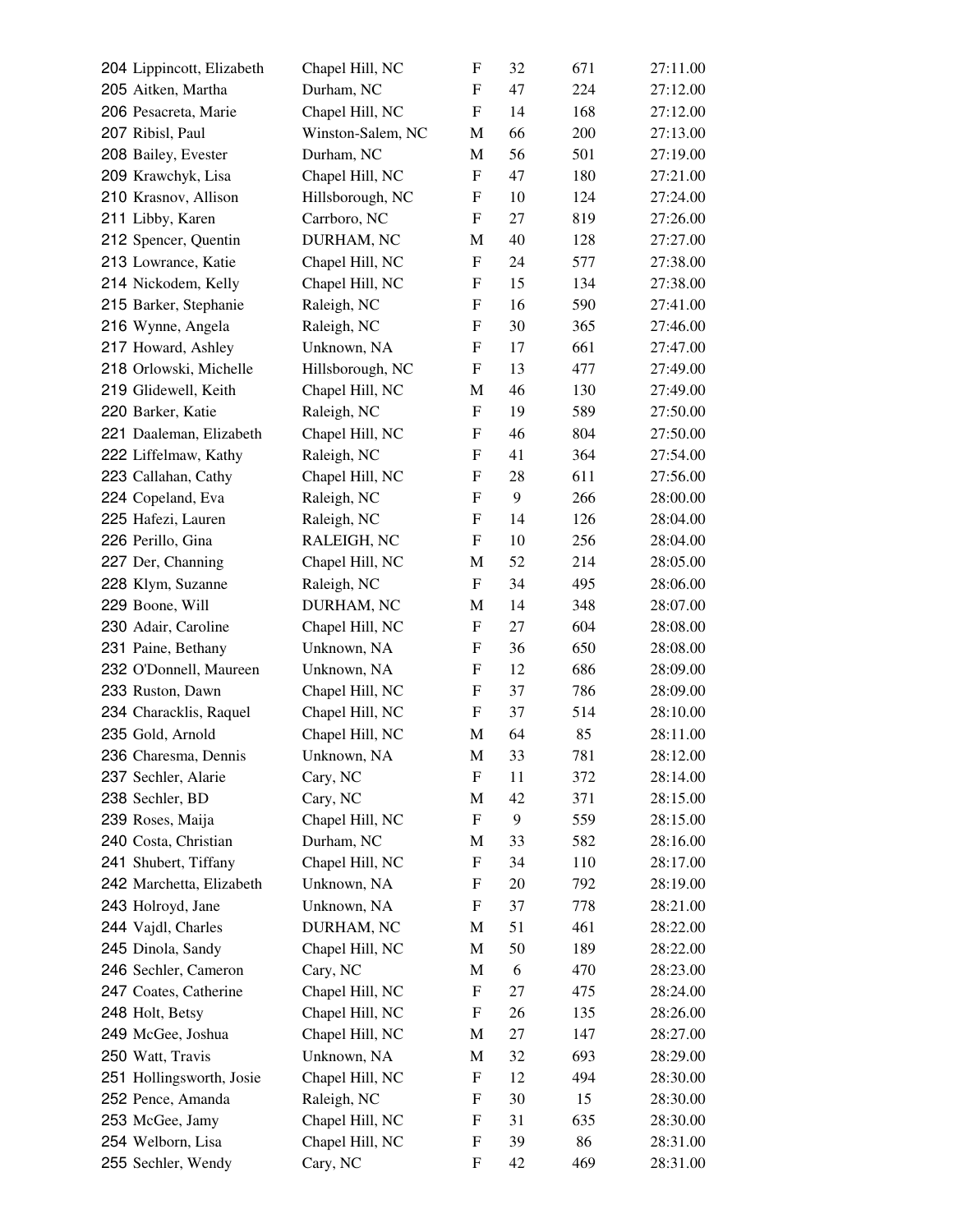| 256 Thompson, Rebecca    | Durham, NC       | F | 25 | 72  | 28:33.00 |
|--------------------------|------------------|---|----|-----|----------|
| 257 Lamberson, Laura     | Hillsborough, NC | F | 31 | 631 | 28:34.00 |
| 258 Gordon, Sarah        | RALEIGH, NC      | F | 9  | 260 | 28:34.00 |
| 259 Gordon, John         | RALEIGH, NC      | M | 45 | 259 | 28:40.00 |
| 260 Vickers, Beth        | Chapel Hill, NC  | F | 39 | 692 | 28:43.00 |
| 261 Mabie, Jennifer      | Unknown, NA      | F | 31 | 779 | 28:44.00 |
| 262 Covil, Elizabeth     | CARY, NC         | F | 28 | 368 | 28:45.00 |
| 263 Wunder, Samantha     | CARY, NC         | F | 9  | 381 | 28:49.00 |
| 264 Hardison, Jennifer   | DURHAM, NC       | F | 30 | 82  | 28:51.00 |
| 265 Van Ryn, Ria         | Carrboro, NC     | F | 24 | 163 | 28:51.00 |
| 266 Bell, Gerald         | Chapel Hill, NC  | M | 67 | 238 | 28:55.00 |
| 267 Kuhl, Donna          | Unknown, NA      | F | 39 | 800 | 28:56.00 |
| 268 Eves, Ryan           | Durham, NC       | M | 21 | 460 | 28:59.00 |
| 269 Stephenson, Mike     | Unknown, NA      | M | 12 | 784 | 28:59.00 |
| 270 Zelenak, Alice       | Chapel Hill, NC  | F | 8  | 285 | 29:00.00 |
| 271 Zelenak, Lawrence    | Chapel Hill, NC  | M | 49 | 58  | 29:01.00 |
| 272 unknown2, runner1    | Unknown, NA      | m | 25 | 838 | 29:02.00 |
| 273 Karpinos, Ralph      | Chapel Hill, NC  | M | 55 | 89  | 29:02.00 |
| 274 Tan, Rebecca         | Chapel Hill, NC  | F | 39 | 670 | 29:03.00 |
| 275 Randolph, Greg       | Chapel Hill, NC  | M | 42 | 151 | 29:07.00 |
| 276 Randolph, Connor     | Chapel Hill, NC  | M | 9  | 152 | 29:07.00 |
| 277 Poole, Sarah         | DURHAM, NC       | F | 11 | 701 | 29:08.00 |
| 278 Unger, Leslie        | Chapel Hill, NC  | F | 27 | 702 | 29:13.00 |
| 279 Rendall, Christopher | Chapel Hill, NC  | M | 27 | 29  | 29:15.00 |
| 280 Rogers, Lida         | Chapel Hill, NC  | F | 37 | 587 | 29:18.00 |
| 281 Krebs, Erin          | Chapel Hill, NC  | F | 31 | 586 | 29:21.00 |
| 282 Vajdl, Lisa          | DURHAM, NC       | F | 41 | 462 | 29:21.00 |
| 283 Lyons, Web           | Raleigh, NC      | М | 28 | 32  | 29:24.00 |
| 284 Chain, Lauren        | WAKE FOREST, NC  | F | 9  | 419 | 29:25.00 |
| 285 Guiles, Beth         | Carrboro, NC     | F | 44 | 116 | 29:28.00 |
| 286 Chain, Jeanna        | WAKE FOREST, NC  | F | 32 | 418 | 29:28.00 |
| 287 Julian, Jason        | Durham, NC       | M | 27 | 45  | 29:29.00 |
| 288 Mannes, Albert       | Unknown, NA      | M | 37 | 740 | 29:32.00 |
| 289 Dinola, Michael      | Chapel Hill, NC  | М | 50 | 188 | 29:36.00 |
| 290 McCrary, Marion      | Chapel Hill, NC  | F | 32 | 132 | 29:36.00 |
| 291 Reid, Mary           | Carrboro, NC     | F | 56 | 47  | 29:36.00 |
| 292 Churn, Alexandra     | Raleigh, NC      | F | 10 | 268 | 29:37.00 |
| 293 Lubas, Kristin       | Raleigh, NC      | F | 24 | 447 | 29:38.00 |
| 294 Jones, Paige         | Raleigh, NC      |   | 11 | 457 | 29:38.00 |
| 295 McAleavey, Stephen   |                  | F | 31 |     |          |
|                          | Unknown, NA      | M |    | 743 | 29:41.00 |
| 296 Pontaoe, Eileen      | Chapel Hill, NC  | F | 36 | 644 | 29:47.00 |
| 297 Smith, Jessica       | Unknown, NA      | F | 13 | 689 | 29:59.00 |
| 298 Briggs, Robin        | Chapel Hill, NC  | F | 29 | 527 | 30:00.00 |
| 299 Youngman, Alex       | Chapel Hill, NC  | M | 9  | 25  | 30:02.00 |
| 300 Youngman, Paul       | Chapel Hill, NC  | М | 39 | 27  | 30:03.00 |
| 301 Mack, Buffy          | Mt. Pleasant, SC | F | 39 | 506 | 30:04.00 |
| 302 Mack, Chris          | Mt. Pleasant, SC | М | 39 | 529 | 30:04.00 |
| 303 Houck, Sierra        | Unknown, NA      | F | 9  | 787 | 30:08.00 |
| 304 Norris, Regina       | Durham, NC       | F | 29 | 593 | 30:15.00 |
| 305 Allen, Elizabeth     | RALEIGH, NC      | F | 12 | 452 | 30:17.00 |
| 306 Clayton, Anne        | Durham, NC       | F | 30 | 185 | 30:18.00 |
| 307 Roe, Laura           | DURHAM, NC       | F | 32 | 616 | 30:19.00 |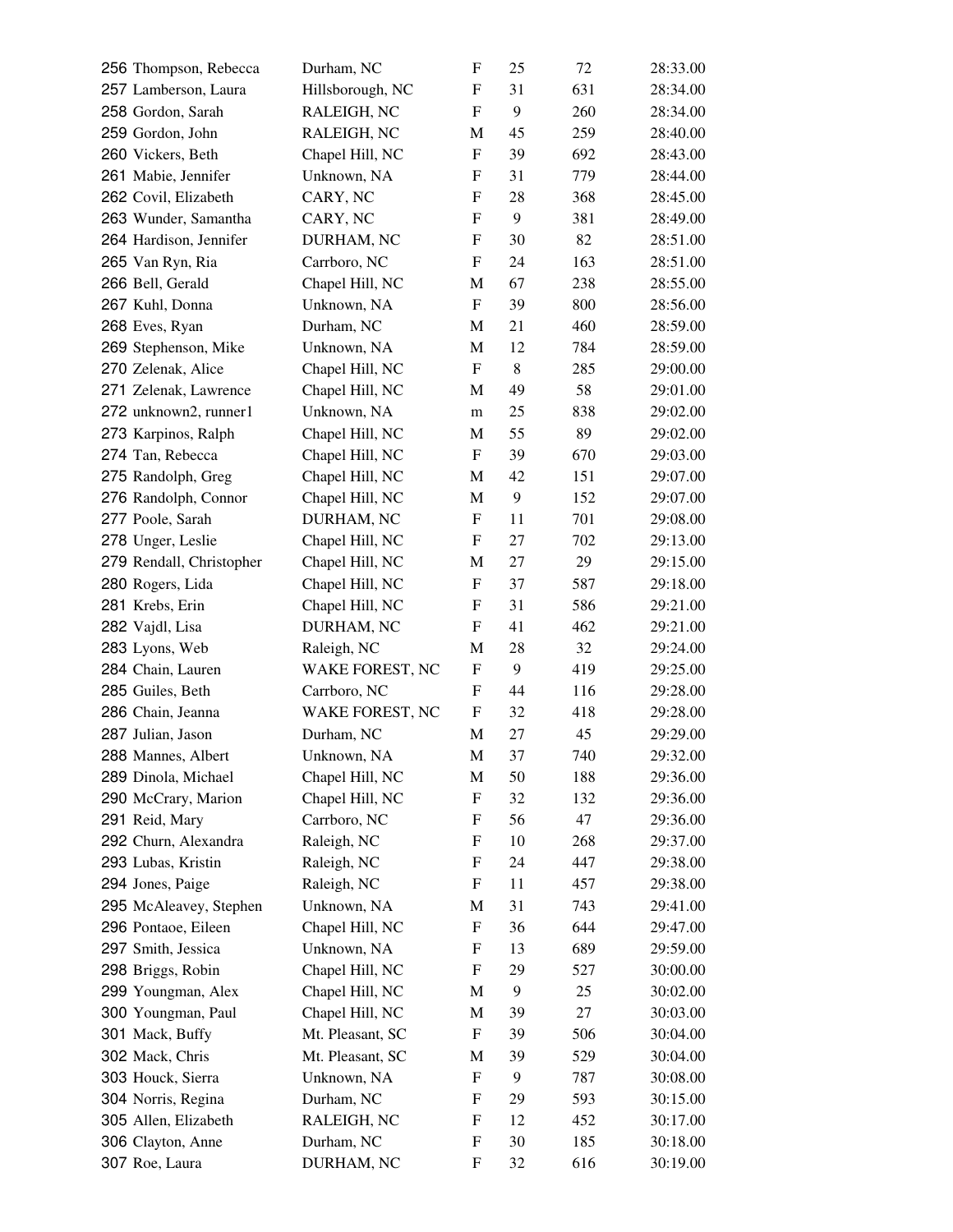| 308 Barbour, Sally                      | Chapel Hill, NC  | F                         | 36 | 615 | 30:19.00 |
|-----------------------------------------|------------------|---------------------------|----|-----|----------|
| 309 English, June                       | Unknown, NA      | F                         | 36 | 817 | 30:20.00 |
| 310 Scotchie, Jeff                      | Carrboro, NC     | M                         | 32 | 556 | 30:24.00 |
| 311 Youngman, Julie                     | Chapel Hill, NC  | F                         | 40 | 26  | 30:24.00 |
| 312 Wiegerink, Robin                    | Chapel Hill, NC  | F                         | 41 | 467 | 30:25.00 |
| 313 Wolf, Susan                         | Carrboro, NC     | F                         | 35 | 115 | 30:27.00 |
| 314 Heaton, Ruth                        | Chapel Hill, NC  | $\boldsymbol{\mathrm{F}}$ | 49 | 111 | 30:28.00 |
| 315 Archer, Janet                       | Chapel Hill, NC  | F                         | 45 | 74  | 30:29.00 |
| 316 Chow, Billy                         | Durham, NC       | M                         | 62 | 91  | 30:30.00 |
| 317 McGregor, Steve                     | Unknown, NA      | M                         | 26 | 114 | 30:31.00 |
| 318 Mraz, Maise                         | Chapel Hill, NC  | F                         | 10 | 406 | 30:43.00 |
| 319 Mraz, Paul                          | Chapel Hill, NC  | M                         | 39 | 407 | 30:45.00 |
| 320 Stephenson, Morgan                  | Cary, NC         | $\boldsymbol{\mathrm{F}}$ | 11 | 376 | 30:47.00 |
| 321 Stephenson, Rick                    | Cary, NC         | M                         | 40 | 375 | 30:47.00 |
| 322 Harrell, Sheila                     | Unknown, NA      | F                         | 33 | 770 | 30:50.00 |
| 323 Young, Kelly                        | Chapel Hill, NC  | F                         | 42 | 519 | 30:51.00 |
| 324 Rabiner, Pavel                      | Carrboro, NC     | M                         | 33 | 196 | 30:54.00 |
|                                         |                  |                           |    |     |          |
| 325 De Luca-Westrate, Oceani DURHAM, NC |                  | F                         | 10 | 429 | 30:54.00 |
| 326 De Luca, Gustavo                    | DURHAM, NC       | M                         | 53 | 428 | 30:54.00 |
| 327 Fowler, David                       | Durham, NC       | M                         | 43 | 156 | 30:55.00 |
| 328 Robinson, Lacey                     | Chapel Hill, NC  | F                         | 13 | 122 | 30:58.00 |
| 329 McDonald, Charles                   | Unknown, NA      | M                         | 13 | 764 | 30:59.00 |
| 330 Miller, Cindy                       | Chapel Hill, NC  | $\boldsymbol{\mathrm{F}}$ | 36 | 53  | 31:00.00 |
| 331 Kretz, Lauren                       | Unknown, NA      | F                         | 16 | 757 | 31:00.00 |
| 332 Clayton, Nancy                      | Chapel Hill, NC  | $\boldsymbol{\mathrm{F}}$ | 39 | 44  | 31:01.00 |
| 333 Morel, Cydney                       | Chapel Hill, NC  | F                         | 41 | 148 | 31:01.00 |
| 334 Morken, Jim                         | Unknown, NA      | M                         | 37 | 830 | 31:02.00 |
| 335 Li, Vivian                          | Unknown, NA      | F                         | 47 | 646 | 31:11.00 |
| 336 Collie, Claire                      | Durham, NC       | F                         | 9  | 345 | 31:12.00 |
| 337 Gresham, Angela                     | Hillsborough, NC | F                         | 50 | 488 | 31:17.00 |
| 338 Harris, Peggy                       | Durham, NC       | $\boldsymbol{\mathrm{F}}$ | 38 | 344 | 31:17.00 |
| 339 Matteson, Betty                     | Durham, NC       | F                         | 49 | 149 | 31:18.00 |
| 340 Wayson, George                      | Chapel Hill, NC  | M                         | 43 | 638 | 31:18.00 |
| 341 Kimmel, Emma                        | Chapel Hill, NC  | F                         | 12 | 695 | 31:18.00 |
| 342 Wayson, Jennifer                    | Durham, NC       | F                         | 39 | 639 | 31:24.00 |
| 343 O'Neil, Elaine                      | Chapel Hill, NC  | F                         | 42 | 755 | 31:26.00 |
| 344 Barber, Stephen                     | Durham, NC       | M                         | 33 | 588 | 31:26.00 |
| 345 Brown, Lindsey                      | Unknown, NA      | F                         | 25 | 754 | 31:29.00 |
| 346 Northen, Hadley                     | Chapel Hill, NC  | F                         | 18 | 657 | 31:31.00 |
| 347 treiber, Linda                      | Unknown, NA      | F                         | 48 | 823 | 31:39.00 |
| 348 Rumble, Meredith                    | Durham, NC       | F                         | 27 | 34  | 31:47.00 |
| 349 Loyack, Nancy                       | Durham, NC       | F                         | 35 | 161 | 31:51.00 |
| 350 Wujciau, Barbara                    | Hillsborough, NC | F                         | 43 | 466 | 31:52.00 |
| 351 Whitley, Christine                  | Chapel Hill, NC  | F                         | 12 | 94  | 31:53.00 |
| 352 Whitley, Bill                       | Chapel Hill, NC  | M                         | 44 | 95  | 31:54.00 |
| 353 Dann, Rebekkah                      | Chapel Hill, NC  | ${\rm F}$                 | 25 | 166 | 32:04.00 |
| 354 Thiel, Debra                        | Chapel Hill, NC  | F                         | 28 | 165 | 32:04.00 |
| 355 Harris, Myra                        | Durham, NC       | F                         | 60 | 525 | 32:05.00 |
| 356 Anderson, Mary Eileen               | Unknown, NA      | F                         | 40 | 737 | 32:05.00 |
| 357 Humphreys, Cerys                    | Chapel Hill, NC  | F                         | 9  | 404 | 32:06.00 |
| 358 Humphreys, Michael                  | Chapel Hill, NC  | M                         | 43 | 405 | 32:07.00 |
|                                         |                  |                           |    |     |          |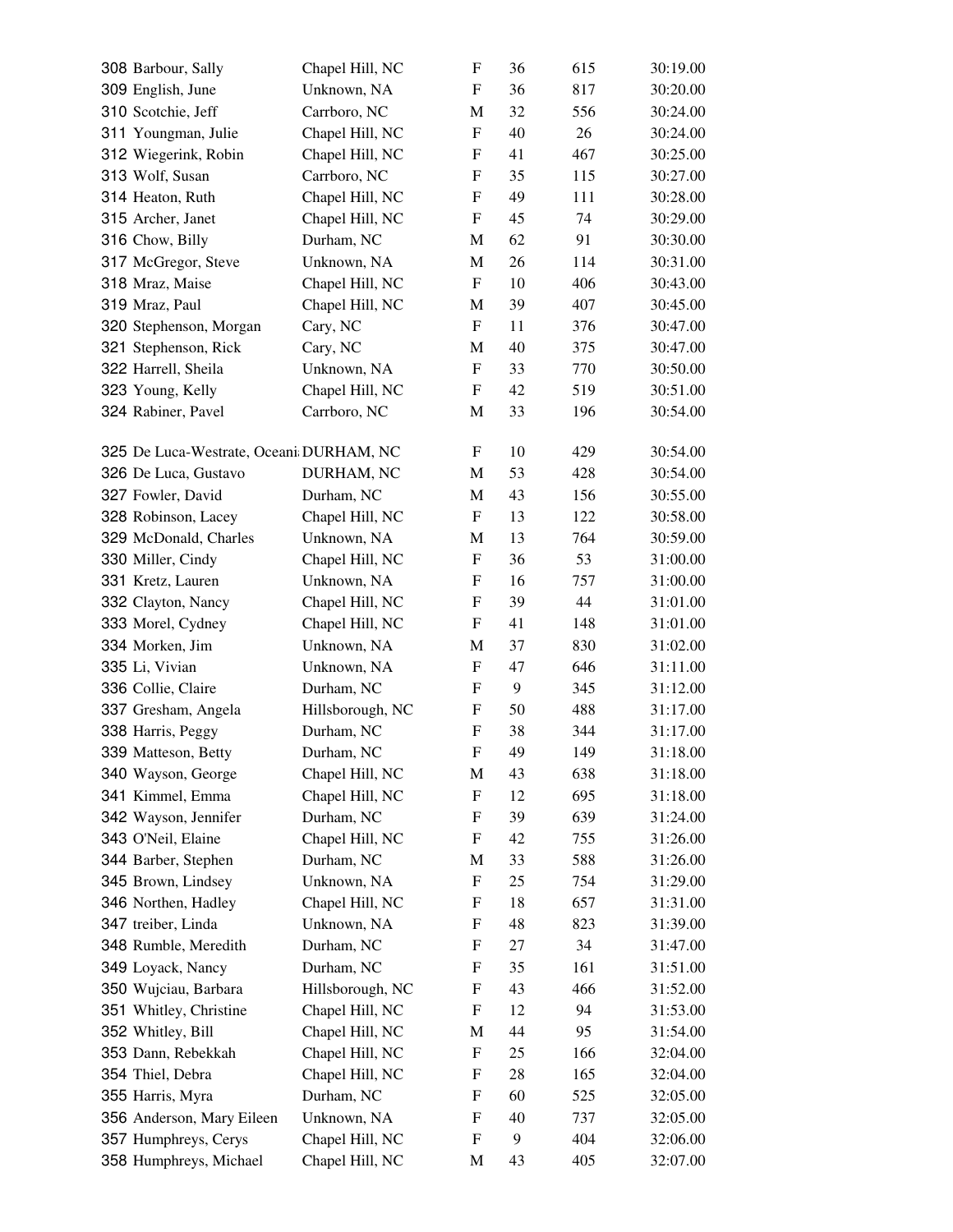| 359 Roses, Stephanie    | Chapel Hill, NC  | F                         | 13 | 558 | 32:07.00 |
|-------------------------|------------------|---------------------------|----|-----|----------|
| 360 Superak, Claire     | Carrboro, NC     | F                         | 16 | 221 | 32:09.00 |
| 361 Margolin, Nancy     | Carrboro, NC     | F                         | 51 | 96  | 32:09.00 |
| 362 Miller, Mary        | Creedmoor, NC    | F                         | 48 | 807 | 32:10.00 |
| 363 Krasnov, Michael    | Hillsborough, NC | М                         | 53 | 125 | 32:11.00 |
| 364 Zygo, Laura         | Carrboro, NC     | F                         | 24 | 41  | 32:11.00 |
| 365 McClernan, Keary    | Durham, NC       | F                         | 13 | 183 | 32:12.00 |
| 366 Lockerby, Sandee    | Raleigh, NC      | F                         | 33 | 571 | 32:13.00 |
| 367 Chichester, Stacy   | Durham, NC       | F                         | 33 | 564 | 32:13.00 |
| 368 Stevens, Kristi     | Durham, NC       | $\boldsymbol{\mathrm{F}}$ | 31 | 566 | 32:15.00 |
| 369 Payne, John         | Unknown, NA      | M                         | 28 | 826 | 32:16.00 |
| 370 Doyle, Maria        | Chapel Hill, NC  | F                         | 34 | 617 | 32:18.00 |
| 371 Pugh, Laura         | Raleigh, NC      | F                         | 29 | 574 | 32:23.00 |
| 372 Turner, Raina       | Chapel Hill, NC  | F                         | 8  | 399 | 32:24.00 |
| 373 Turner, Kiera       | Chapel Hill, NC  | F                         | 9  | 398 | 32:27.00 |
| 374 Turner, Larry       | Chapel Hill, NC  | M                         | 41 | 397 | 32:27.00 |
| 375 De La Varre, Zoe    | Chapel Hill, NC  | $\boldsymbol{\mathrm{F}}$ | 12 | 316 | 32:27.00 |
| 376 Hanrahan, Donald    | Raleigh, NC      | M                         | 41 | 408 | 32:28.00 |
| 377 Hanrahan, Kaitlin   | Raleigh, NC      | F                         | 12 | 409 | 32:28.00 |
| 378 Breshears, Cathy    | Chapel Hill, NC  | F                         | 44 | 137 | 32:29.00 |
| 379 Nussbaum, Kelli     | Raleigh, NC      | F                         | 28 | 732 | 32:29.00 |
| 380 Shaw, Libby         | Raleigh, NC      | F                         | 27 | 573 | 32:36.00 |
| 381 Cox, Lindsay        | Chapel Hill, NC  | F                         | 24 | 513 | 32:40.00 |
| 382 Cox, Paul           | Chapel Hill, NC  | M                         | 27 | 515 | 32:40.00 |
| 383 Kobliska, John      | Chapel Hill, NC  | M                         | 58 | 498 | 32:41.00 |
| 384 Kobliska, Sara      | Chapel Hill, NC  | F                         | 14 | 499 | 32:42.00 |
| 385 Coles, Deidra       | Carrboro, NC     | F                         | 26 | 106 | 32:44.00 |
| 386 Edwards, Sara       | Chapel Hill, NC  | F                         | 23 | 343 | 32:46.00 |
| 387 Collier, Mattis     | Durham, NC       | F                         | 9  | 342 | 32:46.00 |
| 388 Resta, Chris        | WAKE FOREST, NC  | F                         | 42 | 417 | 32:46.00 |
| 389 Mendes, Lexi        | Chapel Hill, NC  | F                         | 10 | 539 | 32:47.00 |
| 390 Mendes, Nicole      | Carrboro, NC     | $\boldsymbol{\mathrm{F}}$ | 38 | 538 | 32:47.00 |
| 391 Mendes, Bobby       | Carrboro, NC     | M                         | 36 | 535 | 32:50.00 |
| 392 Collier, Debbie     | Durham, NC       | F                         | 38 | 341 | 32:51.00 |
| 393 Drewry, Carolyn     | DURHAM, NC       | F                         | 9  | 439 | 32:51.00 |
| 394 Drewry, Roberta     | DURHAM, NC       | F                         | 40 | 440 | 32:51.00 |
| 395 Dilweg, Peyton      | Chapel Hill, NC  | F                         | 9  | 436 | 33:00.00 |
| 396 Dilweg, Anthony     | Chapel Hill, NC  | М                         | 40 | 435 | 33:01.00 |
| 397 Mallernee, Maggie   | Durham, NC       | F                         | 8  | 433 | 33:02.00 |
| 398 Chandler, Judy      | DURHAM, NC       | F                         | 52 | 463 | 33:03.00 |
| 399 LaVene, Linda       | Shelby, NC       | F                         | 46 | 108 | 33:03.00 |
| 400 Mize, Nancy         | Unknown, NA      | F                         | 48 | 747 | 33:06.00 |
| 401 Owen, Jean          | Unknown, NA      | F                         | 44 | 748 | 33:06.00 |
| 402 Scerba, Amy         | Chapel Hill, NC  | F                         | 26 | 13  | 33:07.00 |
| 403 Karazsia, William   | Arlington, VA    | M                         | 29 | 14  | 33:07.00 |
| 404 Harrewijn, Aaltje   | Pittsboro, NC    | F                         | 46 | 550 | 33:12.00 |
| 405 Townsend, Jordan    | Durham, NC       | F                         | 9  | 442 | 33:26.00 |
| 406 Dywan, Emily        | Chapel Hill, NC  | F                         | 21 | 441 | 33:27.00 |
| 407 McKee, Maura        | Chapel Hill, NC  | F                         | 26 | 81  | 33:28.00 |
| 408 Williams, Christine | Carrboro, NC     | F                         | 26 | 833 | 33:36.00 |
| 409 Koch, Melissa       | Chapel Hill, NC  | F                         | 26 | 68  | 33:39.00 |
| 410 McMillan, Amanda    | Unknown, NA      | F                         | 32 | 831 | 33:42.00 |
|                         |                  |                           |    |     |          |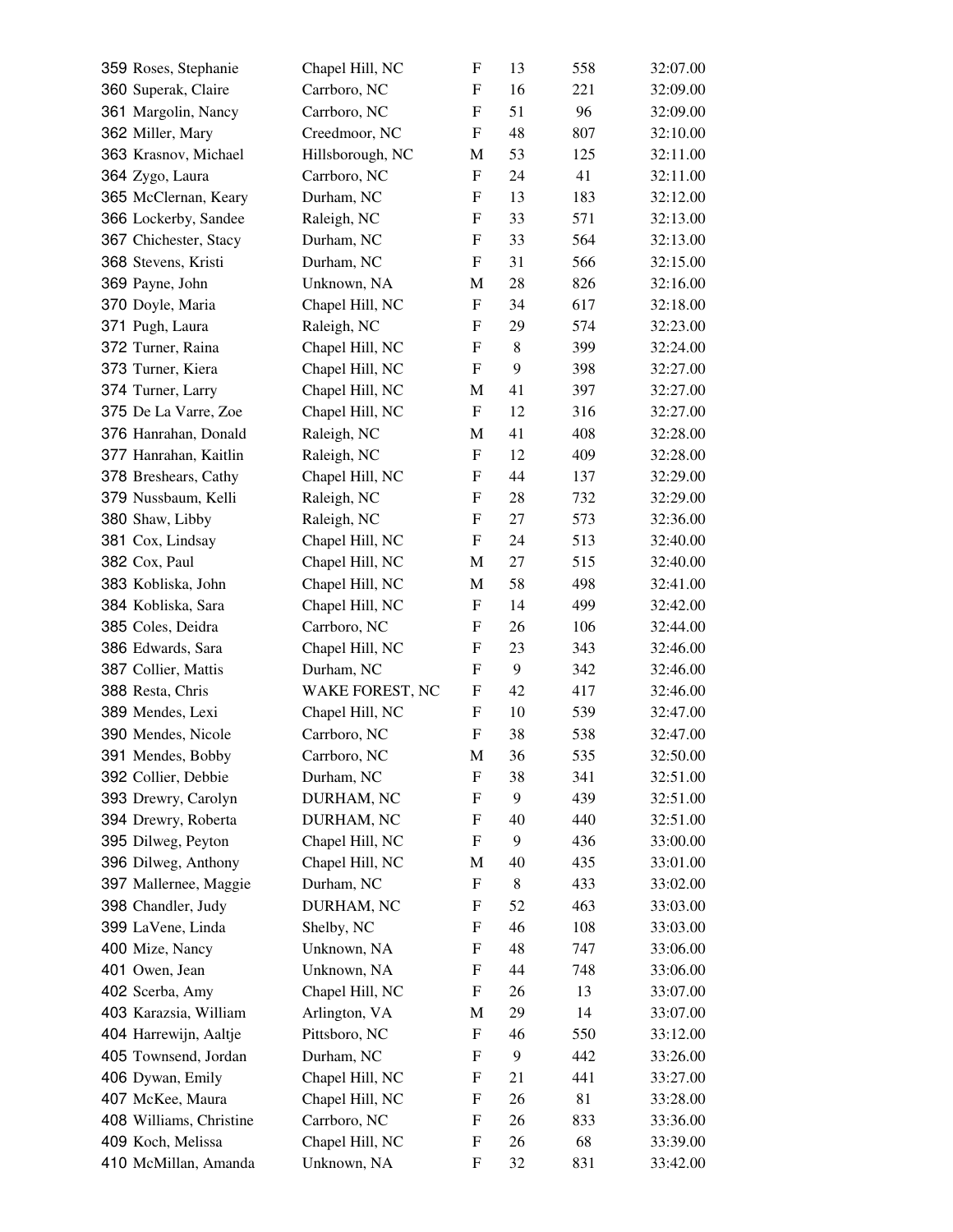| 411 Daig, Sean                | Unknown, NA       | M                         | 37 | 832 | 33:44.00 |
|-------------------------------|-------------------|---------------------------|----|-----|----------|
| 412 Mattison, Ryan            | Durham, NC        | M                         | 30 | 321 | 33:46.00 |
| 413 Moos, Katja               | Chapel Hill, NC   | $\mathbf F$               | 36 | 35  | 33:46.00 |
| 414 Morillas, Hili            | Carrboro, NC      | F                         | 28 | 241 | 33:46.00 |
| 415 Hayes, Melanie            | Chapel Hill, NC   | F                         | 31 | 160 | 33:47.00 |
| 416 Young, Bryan              | Raleigh, NC       | M                         | 28 | 28  | 33:48.00 |
| 417 Turner, Abby M.           | DURHAM, NC        | $\mathbf F$               | 10 | 351 | 33:48.00 |
| 418 Perruso, Amy              | Youngsville, NC   | F                         | 31 | 420 | 33:50.00 |
| 419 Perruso, Madelaine        | Youngsville, NC   | F                         | 9  | 421 | 33:51.00 |
| 420 Morgan, Bryn              | Chapel Hill, NC   | $\mathbf f$               | 10 | 350 | 33:52.00 |
| 421 Turner, Don               | DURHAM, NC        | M                         | 46 | 353 | 33:54.00 |
| 422 Boyd, Cathy               | Chapel Hill, NC   | F                         | 42 | 710 | 33:58.00 |
| 423 Wittchen, Erika           | Carrboro, NC      | F                         | 30 | 179 | 33:59.00 |
| 424 Means, Pamela             | Mebane, NC        | F                         | 35 | 181 | 34:04.00 |
| 425 Sugden, Mary              | Pittsboro, NC     | F                         | 43 | 563 | 34:05.00 |
| 426 Smith, Joanna             | Chapel Hill, NC   | F                         | 34 | 84  | 34:05.00 |
| 427 Sullivan, Nick            | Durham, NC        | M                         | 10 | 311 | 34:08.00 |
| 428 King, Graham              | Chapel Hill, NC   | M                         | 59 | 633 | 34:09.00 |
| 429 Tanner, Mary              | Chapel Hill, NC   | F                         | 41 | 222 | 34:10.00 |
| 430 Lasher, Lily              | WAKE FOREST, NC   | F                         | 9  | 424 | 34:10.00 |
| 431 Deberry, David            | DURHAM, NC        | M                         | 38 | 338 | 34:13.00 |
| 432 Deberry, Darlene          | Durham, NC        | F                         | 36 | 339 | 34:14.00 |
| 433 Hewitt, Morgan            | Cary, NC          | F                         | 10 | 370 | 34:16.00 |
| 434 Beaumont, Suzanna         | WAKE FOREST, NC   | F                         | 48 | 423 | 34:16.00 |
| 435 Hewitt, Jennifer          | Cary, NC          | F                         | 35 | 369 | 34:21.00 |
| 436 Wright, Hank              | Pittsboro, NC     | M                         | 50 | 606 | 34:27.00 |
| 437 Wright, Rachael           | Pittsboro, NC     | $\boldsymbol{\mathrm{F}}$ | 11 | 607 | 34:27.00 |
| 438 Parker, Jamie             | Gardner, NC       | F                         | 13 | 99  | 34:29.00 |
| 439 Fresquez, Jennifer        | Unknown, NA       | F                         | 37 | 677 | 34:29.00 |
| 440 Doak, Erin                | Gardner, NC       | F                         | 35 | 97  | 34:30.00 |
| 441 Thurber, Melanie          | Knightdale, NC    | F                         | 26 | 66  | 34:30.00 |
| 442 Duling, Emma              | Durham, NC        | ${\bf F}$                 | 9  | 336 | 34:31.00 |
| 443 Kennedy, June             | Unknown, NA       | ${\rm F}$                 | 41 | 673 | 34:36.00 |
| 444 Prokopetz, Sandra         | Chapel Hill, NC   | F                         | 60 | 16  | 34:37.00 |
| 445 Butoski, Heidi            | Unknown, NA       | F                         | 42 | 773 | 34:37.00 |
| 446 Peres-da-Silva, Stephanie | Chapel Hill, NC   | F                         | 8  | 277 | 34:41.00 |
| 447 Peres-da-Silva, Atul      | Chapel Hill, NC   | M                         | 40 | 278 | 34:42.00 |
| 448 Resta, Ashley             | WAKE FOREST, NC   | ${\rm F}$                 | 11 | 416 | 34:43.00 |
|                               |                   |                           |    |     |          |
| 449 Haller-Abernathy, Janeen  | WAKE FOREST, NC   | F                         | 33 | 422 | 34:44.00 |
| 450 Hutcherson, Delia         | Unknown, NA       | F                         | 29 | 655 | 34:44.00 |
| 451 Weisz, Jon                | CARY, NC          | M                         | 42 | 252 | 34:45.00 |
| 452 Dugan, Amy                | Hillsborough, NC  | F                         | 26 | 707 | 34:46.00 |
| 453 Weisz, Rachel             | CARY, NC          | F                         | 9  | 253 | 34:46.00 |
| 454 Mayone, Ashley            | Raleigh, NC       | F                         | 10 | 412 | 34:47.00 |
| 455 Mayone, Claire            | Raleigh, NC       | F                         | 39 | 413 | 34:47.00 |
| 456 Dugan, Allison            | Hillsborough, NC  | F                         | 33 | 706 | 34:47.00 |
| 457 Pratt, Alyssa             | Chapel Hill, NC   | ${\rm F}$                 | 12 | 281 | 34:48.00 |
| 458 Folger, Jill              | Chapel Hill, NC   | F                         | 42 | 304 | 34:54.00 |
| 459 Lindsay, Ashley           | Holly Springs, NC | F                         | 9  | 303 | 34:55.00 |
| 460 Ma, Angela                | Holly Springs, NC | ${\rm F}$                 | 25 | 547 | 34:57.00 |
| 461 Rice, Holly               | Chapel Hill, NC   | F                         | 32 | 642 | 34:58.00 |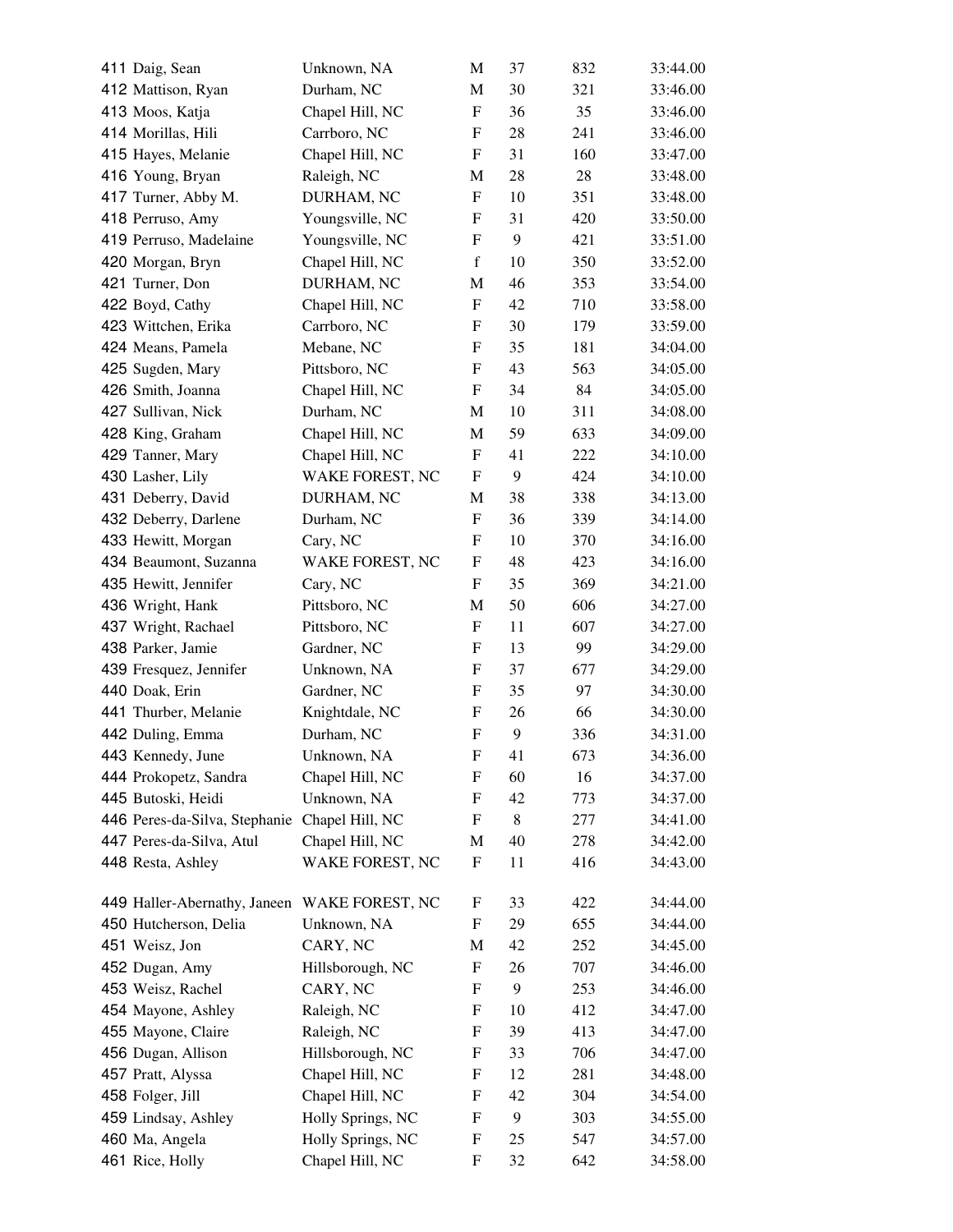| 462 Rice, Chris           | Chapel Hill, NC   | M                         | 33      | 643 | 35:00.00 |
|---------------------------|-------------------|---------------------------|---------|-----|----------|
| 463 Bitner, Jennifer      | Youngsville, NC   | F                         | 31      | 608 | 35:04.00 |
| 464 Donnelly, Nicole      | Chapel Hill, NC   | F                         | 11      | 192 | 35:04.00 |
| 465 Donnelly, Patti       | Chapel Hill, NC   | F                         | 36      | 190 | 35:06.00 |
| 466 Donnelly, Nick        | Chapel Hill, NC   | M                         | 42      | 191 | 35:10.00 |
| 467 Herbst, Kimberly      | Efland, NC        | F                         | 40      | 600 | 35:10.00 |
| 468 Ellzey, Alfredo       | Durham, NC        | M                         | $\tau$  | 331 | 35:11.00 |
| 469 Ellzey, Ken           | Durham, NC        | M                         | 51      | 332 | 35:14.00 |
| 470 Hoerger, Susan        | Chapel Hill, NC   | F                         | 44      | 93  | 35:15.00 |
| 471 Hubacher, Helen       | Chapel Hill, NC   | F                         | 9       | 393 | 35:16.00 |
| 472 Musson, Erin          | Chapel Hill, NC   | F                         | 27      | 391 | 35:17.00 |
| 473 Hubacher, David       | Chapel Hill, NC   | M                         | 45      | 394 | 35:17.00 |
| 474 Hollingsworth, Alayna | Chapel Hill, NC   | F                         | 15      | 621 | 35:21.00 |
| 475 Jones, Lisa           | Unknown, NA       | F                         | 48      | 653 | 35:22.00 |
| 476 Horwitz, Debbie       | Chapel Hill, NC   | F                         | 40      | 217 | 35:22.00 |
| 477 Horwitz, Elana        | Chapel Hill, NC   | F                         | 11      | 218 | 35:22.00 |
| 478 Mooney, Maryanne      | Unknown, NA       | F                         | 49      | 652 | 35:23.00 |
| 479 Coffey, Christina     | Unknown, NA       | F                         | 27      | 674 | 35:25.00 |
| 480 Carvalho, Beatriz     | Chapel Hill, NC   | F                         | 30      | 626 | 35:26.00 |
| 481 Gutierrez, Sergio     | Chapel Hill, NC   | M                         | 27      | 629 | 35:30.00 |
| 482 Richter, Whitney      | Holly Springs, NC | F                         | 6       | 295 | 35:33.00 |
| 483 Richter, Jesse        | Holly Springs, NC | M                         | 29      | 717 | 35:36.00 |
| 484 Granda, Kaitlyn       | Chapel Hill, NC   | F                         | 41      | 216 | 35:39.00 |
| 485 DeVine, Gina          | Chapel Hill, NC   | F                         | 51      | 584 | 35:39.00 |
| 486 Robbins, Zachary      | Chapel Hill, NC   | M                         | 38      | 471 | 35:41.00 |
| 487 Nickodem, Ann         | Chapel Hill, NC   | F                         | 47      | 133 | 35:43.00 |
| 488 Unknown3, Unknown     | Unknown, NA       | M                         | 25      | 837 | 35:43.00 |
| 489 Buckalew, Amber       | Raleigh, NC       | F                         | 11      | 459 | 35:44.00 |
| 490 Burrows, Melinda      | Raleigh, NC       | F                         | 44      | 244 | 35:44.00 |
| 491 Julian, Victoria      | Durham, NC        | F                         | 28      | 46  | 35:45.00 |
| 492 Baptiste, Courtney    | Chapel Hill, NC   | F                         | 9       | 437 | 35:49.00 |
| 493 Baptiste, Janice      | Chapel Hill, NC   | $\boldsymbol{\mathrm{F}}$ | 41      | 438 | 35:50.00 |
| 494 Buckalew, Mark        | Raleigh, NC       | M                         | 38      | 458 | 35:52.00 |
| 495 Copeland, Buck        | Raleigh, NC       | M                         | 45      | 265 | 35:54.00 |
| 496 Hein, Kate            | DURHAM, NC        | F                         | 11      | 328 | 35:57.00 |
| 497 Morris, Donna         | DURHAM, NC        | F                         | 53      | 323 | 35:58.00 |
| 498 Goetz, Morgan         | Cary, NC          | F                         | $\,8\,$ | 373 | 35:59.00 |
| 499 Goetz, Andy           | Cary, NC          | M                         | 44      | 374 | 36:02.00 |
| 500 Churn, Alison         | Raleigh, NC       | F                         | 46      | 267 | 36:03.00 |
| 501 Argonis, Jennifer     | CARY, NC          | F                         | 9       | 382 | 36:04.00 |
| 502 Argonis, David        | CARY, NC          | M                         | 42      | 383 | 36:05.00 |
| 503 Daaleman, Claire      | Chapel Hill, NC   | F                         | 10      | 803 | 36:06.00 |
| 504 Devetski, Margaret    | Chapel Hill, NC   | F                         | 41      | 403 | 36:07.00 |
| 505 Jimenez, Andrea       | Chapel Hill, NC   | F                         | 46      | 622 | 36:12.00 |
| 506 Young, Alexander      | Huntsville, AL    | F                         | 6       | 618 | 36:16.00 |
| 507 Wolf, Rose            | Unknown, NA       | F                         | 49      | 774 | 36:22.00 |
| 508 Wozniak, Stacy        | Cary, NC          | F                         | 40      | 223 | 36:23.00 |
| 509 Mahaffey, Carol       | Unknown, NA       | F                         | 36      | 835 | 36:23.00 |
| 510 Gilliam, Katy         | DURHAM, NC        | F                         | 30      | 48  | 36:26.00 |
| 511 Vandervort, Denise    | Durham, NC        | F                         | 32      | 83  | 36:27.00 |
| 512 Harris, Michaela      | Raleigh, NC       | F                         | 14      | 102 | 36:33.00 |
| 513 Kirby, Trena          | Holly Springs, NC | F                         | 36      | 100 | 36:45.00 |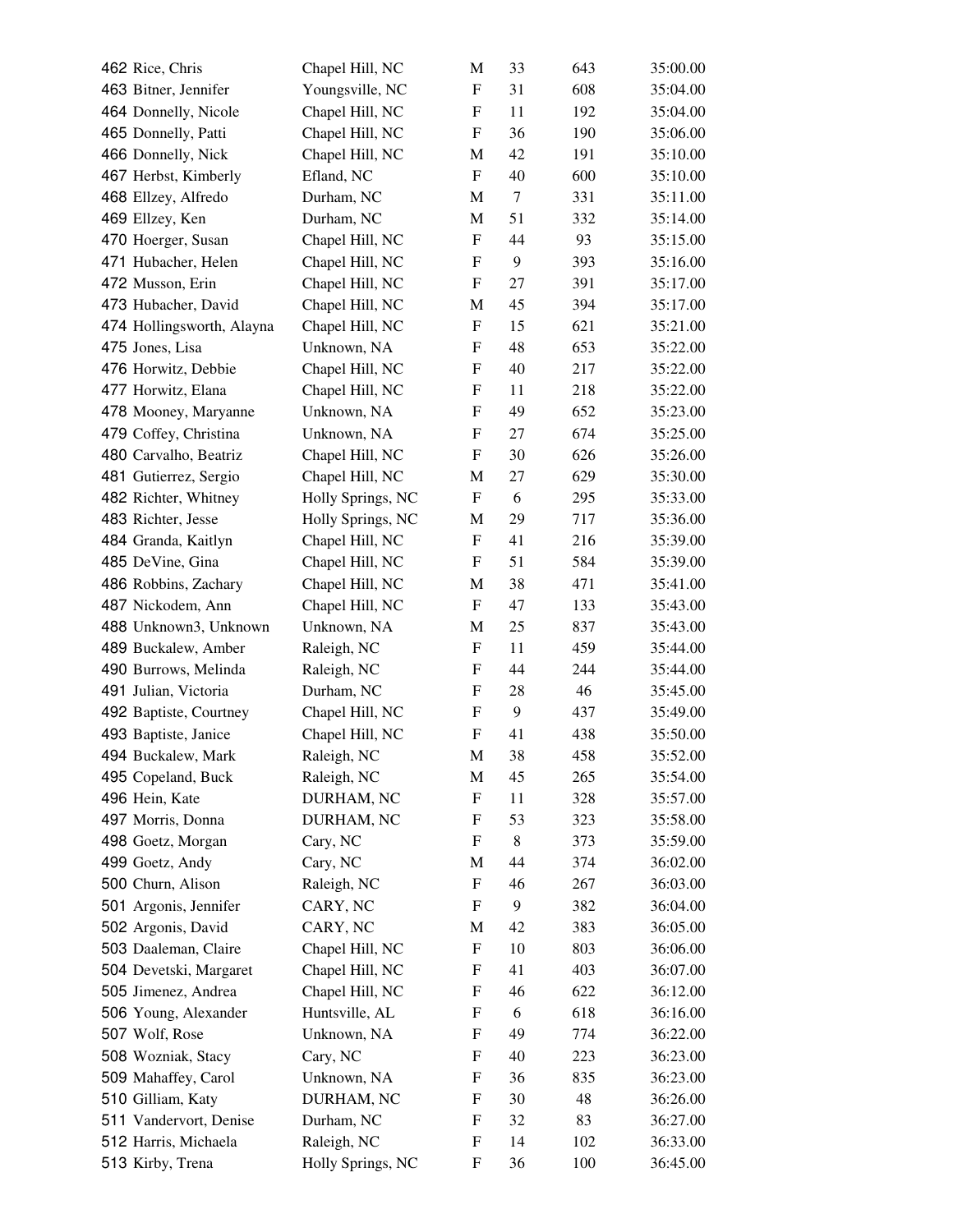| 514 Feit, Kayla             | Chapel Hill, NC      | F                         | 13       | 719 | 37:01.00 |
|-----------------------------|----------------------|---------------------------|----------|-----|----------|
| 515 Edwards, Avery          | DURHAM, NC           | F                         | 10       | 430 | 37:08.00 |
| 516 Scotland, Paula         | DURHAM, NC           | F                         | 39       | 431 | 37:09.00 |
| 517 Carpenter, Aimee        | Durham, NC           | F                         | 26       | 150 | 37:15.00 |
| 518 Vogel, Rachele          | Hickory, NC          | F                         | 21       | 144 | 37:33.00 |
| 519 Vogel, Janet            | Hickory, NC          | F                         | 50       | 143 | 37:33.00 |
| 520 Hartwell, Michelle      | Bristol, RI          | $\boldsymbol{\mathrm{F}}$ | 25       | 540 | 37:48.00 |
| 521 Williams, Sandra        | Cary, NC             | F                         | 41       | 724 | 37:48.00 |
| 522 Corbett, Whitney        | Chapel Hill, NC      | F                         | 29       | 212 | 37:50.00 |
| 523 Webb, Meoan             | Unknown, NA          | F                         | 31       | 767 | 38:01.00 |
| 524 Davis, Kay              | Raleigh, NC          | F                         | 49       | 12  | 38:05.00 |
| 525 Boone, Emily            | DURHAM, NC           | F                         | 10       | 346 | 38:11.00 |
| 526 Boone, Steve            | DURHAM, NC           | M                         | 43       | 347 | 38:12.00 |
| 527 Hunter, Anna            | Lookout Mountain, TN | F                         | 30       | 17  | 38:13.00 |
| 528 Creatore, Marissa       | Chapel Hill, NC      | F                         | 8        | 400 | 38:13.00 |
| 529 Creatore, Ronald        | Chapel Hill, NC      | M                         | 40       | 401 | 38:34.00 |
| 530 Holland, Mary Elizabeth | Durham, NC           | $\mathbf F$               | 9        | 361 | 38:36.00 |
| 531 Vardaman, Kristal       | Chapel Hill, NC      | F                         | 23       | 40  | 38:37.00 |
| 532 Knutson, Yvonne         | Chapel Hill, NC      | F                         | 52       | 235 | 38:40.00 |
| 533 Richards, Carol         | Chapel Hill, NC      | ${\bf F}$                 | 52       | 714 | 38:44.00 |
| 534 Romani, Celia           | Durham, NC           | F                         | 8        | 443 | 38:48.00 |
| 535 Hidalgo, Catherine      | DURHAM, NC           | F                         | 18       | 446 | 39:06.00 |
| 536 Schontz, Carly          | Durham, NC           | F                         | 30       | 554 | 39:16.00 |
| 537 Schontz, MARK           | Durham, NC           | M                         | 33       | 555 | 39:17.00 |
| 538 Beale, Brady            | RALEIGH, NC          | F                         | 29       | 716 | 39:24.00 |
| 539 Miller, Megan           | Apex, NC             | F                         | 10       | 226 | 39:25.00 |
| 540 Garrett, Deshantay      | Fuquay-Varina, NC    | F                         | 11       | 298 | 39:25.00 |
| 541 Devetski, Maura         | Chapel Hill, NC      | F                         | 10       | 402 | 39:26.00 |
| 542 Suman, Julia            | Chapel Hill, NC      | F                         | 11       | 388 | 39:28.00 |
| 543 Buckel, Jean            | Chapel Hill, NC      | F                         | 24       | 392 | 39:28.00 |
| 544 Watkins, Susan          | Macon, GA            | F                         | 39       | 647 | 39:43.00 |
| 545 Watkins, Maiben         | Macon, GA            | ${\bf F}$                 | 9        | 648 | 39:43.00 |
| 546 Leder, Constance        | Durham, NC           | F                         | 9        | 444 | 40:15.00 |
| 547 White, Meredith         | Durham, NC           | F                         | 25       | 445 | 40:16.00 |
| 548 Ellzey, Laurel          | Durham, NC           | F                         | 48       | 330 | 40:25.00 |
| 549 Scott, Catherine Anne   | Raleigh, NC          | F                         | 9        | 254 | 40:29.00 |
| 550 Scott, Jim              | Raleigh, NC          | M                         | 43       | 255 | 40:30.00 |
| 551 Savino, Jennifer        | Unknown, NA          | F                         | 8        | 738 | 40:32.00 |
| 552 De La Varre, Rene       | Chapel Hill, NC      | M                         | 47       | 270 | 40:33.00 |
| 553 Clark, Kelly            | Unknown, NA          | F                         | 48       | 759 | 40:39.00 |
| 554 Hindes, Kristen         | Chapel Hill, NC      | F                         | 36       | 568 | 40:52.00 |
| 555 Hindes, Michael         | Chapel Hill, NC      | M                         | 37       | 567 | 40:53.00 |
| 556 Davis, Shannon          | Apex, NC             | F                         | 30       | 491 | 40:55.00 |
| 557 Hilliard, Steve         | Hillsborough, NC     |                           | 52       |     |          |
|                             |                      | M                         |          | 327 | 40:56.00 |
| 558 Hilliard, Devon         | Hillsborough, NC     | ${\rm F}$                 | 11<br>44 | 326 | 41:05.00 |
| 559 Superfine, Rich         | Chapel Hill, NC      | M                         | 9        | 390 | 41:15.00 |
| 560 Superfine, Clara        | Chapel Hill, NC      | F                         |          | 389 | 41:16.00 |
| 561 Glower, Sue Ann         | Chapel Hill, NC      | F                         | 44       | 88  | 41:17.00 |
| 562 Glower, Clare           | Chapel Hill, NC      | F                         | 11       | 87  | 41:50.00 |
| 563 Costello, Anna bland    | Unknown, NA          | F                         | 16       | 668 | 41:51.00 |
| 564 Costello, Blandy        | Unknown, NA          | F                         | 42       | 666 | 42:16.00 |
| 565 Costello, Mary Ellen    | Unknown, NA          | F                         | 12       | 667 | 42:17.00 |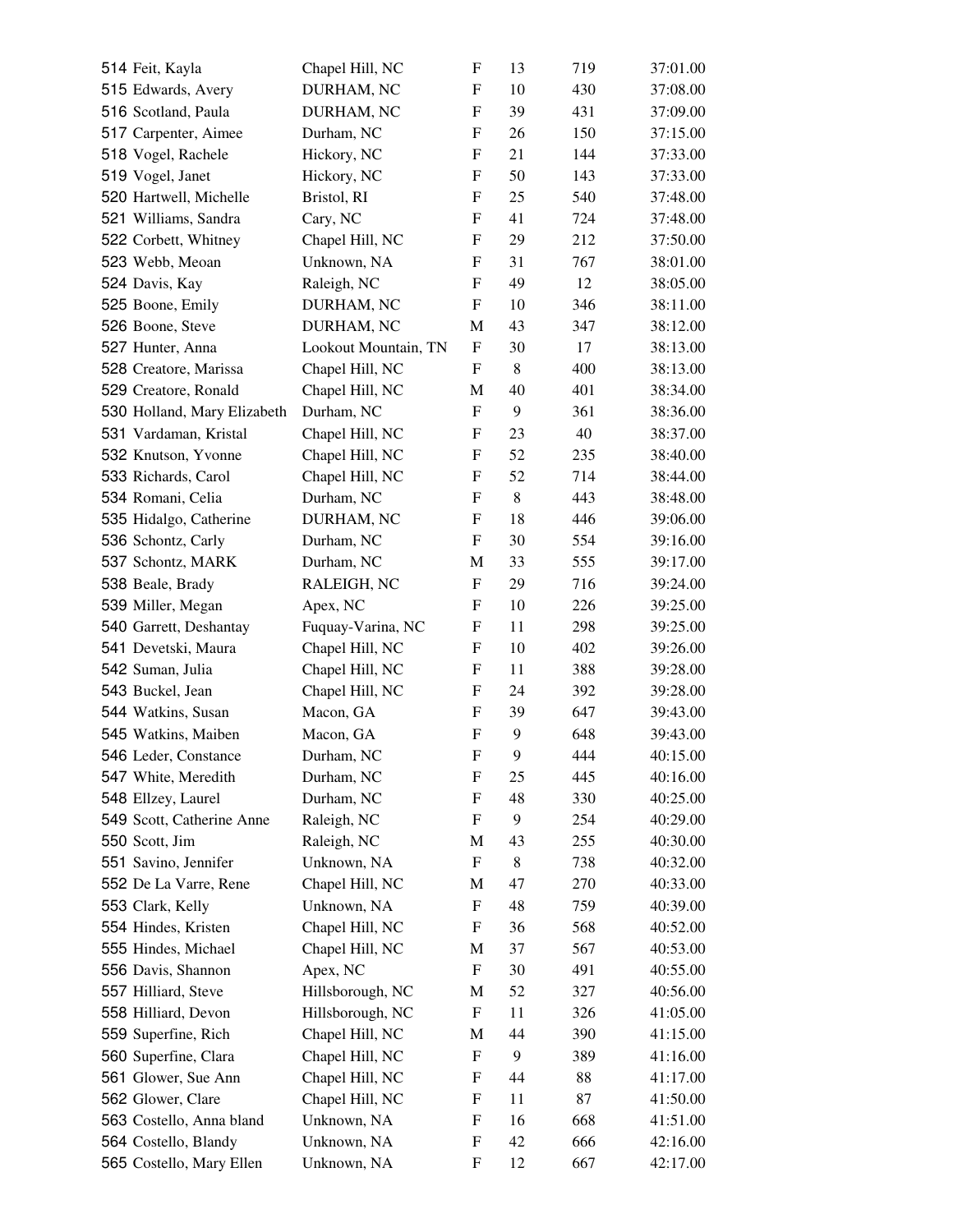| 566 Jones, Elizabeth                      | Unknown, NA       | F                         | 12      | 669 | 42:30.00 |
|-------------------------------------------|-------------------|---------------------------|---------|-----|----------|
| 567 Clark, Carolee                        | Chapel Hill, NC   | F                         | 10      | 349 | 42:36.00 |
| 568 Winslow, Laura                        | Chapel Hill, NC   | F                         | 22      | 287 | 42:37.00 |
| 569 Mitchell, Wendy                       | Unknown, NA       | F                         | 35      | 802 | 42:37.00 |
| 570 Jennings, Danille                     | Raleigh, NC       | F                         | 11      | 292 | 42:38.00 |
| 571 Mitchell, Samantha                    | Unknown, NA       | F                         | 9       | 801 | 42:38.00 |
| 572 Smith, Caroline                       | Raleigh, NC       | F                         | 23      | 544 | 42:40.00 |
| 573 Oldham, Jane                          | Raleigh, NC       | F                         | 9       | 456 | 42:42.00 |
| 574 Robinson, Christi                     | Raleigh, NC       | F                         | 9       | 450 | 42:42.00 |
| 575 Zumstein, Ellie                       | Chapel Hill, NC   | F                         | 9       | 386 | 42:46.00 |
| 576 Oldham, John                          | Raleigh, NC       | M                         | 47      | 455 | 42:46.00 |
| 577 Adams, Mindy                          | Chapel Hill, NC   | F                         | 36      | 387 | 43:02.00 |
| 578 Lammon, Shelly                        | Apex, NC          | F                         | 30      | 546 | 43:03.00 |
| 579 Immediata, Mary                       | DURHAM, NC        | F                         | 28      | 545 | 43:03.00 |
| 580 Spencer, Sarah                        | DURHAM, NC        | F                         | 9       | 354 | 43:03.00 |
| 581 Robinson, Katie                       | Raleigh, NC       | F                         | 11      | 451 | 43:04.00 |
| 582 Renault, Nolwenn                      | Chapel Hill, NC   | F                         | 11      | 213 | 43:13.00 |
| 583 Koenig, Emily                         | Durham, NC        | F                         | 8       | 359 | 43:13.00 |
| 584 Koenig, Kathryn                       | Durham, NC        | F                         | 39      | 358 | 43:24.00 |
| 585 Clayton, Mary                         | Durham, NC        | F                         | 52      | 356 | 43:25.00 |
| 586 Fountain, Mary Stuart                 | Raleigh, NC       | F                         | 9       | 261 | 43:27.00 |
| 587 Fountain, Lucy                        | Raleigh, NC       | F                         | 39      | 264 | 43:27.00 |
| 588 Garvey, Djahna                        | Chapel Hill, NC   | F                         | 11      | 273 | 43:28.00 |
| 589 Gardner, Lucy                         | CARY, NC          | $\boldsymbol{\mathrm{F}}$ | 8       | 379 | 43:29.00 |
| 590 Gardner, Tim                          | CARY, NC          | M                         | 42      | 380 | 43:49.00 |
| 591 Fountain, David                       | Raleigh, NC       | M                         | 37      | 262 | 43:50.00 |
| 592 Adler, Mike                           | Unknown, NA       | M                         | 41      | 680 | 43:51.00 |
| 593 Hill, Mary                            | Unknown, NA       | F                         | 38      | 768 | 43:51.00 |
| 594 Clayton, Laura                        | Durham, NC        | F                         | 10      | 357 | 43:56.00 |
| 595 Holland, Louise                       | Durham, NC        | F                         | 40      | 360 | 43:56.00 |
| 596 Milgram, Sharon                       | Chapel Hill, NC   | F                         | 42      | 729 | 44:07.00 |
| 597 Smallman, Angel                       | RALEIGH, NC       | $\boldsymbol{\mathrm{F}}$ | $\,8\,$ | 448 | 44:07.00 |
| 598 Smallman, Steve                       | RALEIGH, NC       | M                         | 58      | 449 | 44:08.00 |
| 599 Peck, Erin                            | Chapel Hill, NC   | F                         | 8       | 276 | 44:27.00 |
|                                           | Raleigh, NC       | F                         | 33      | 725 | 44:47.00 |
| 600 Doggett, Jane<br>601 Mallernee, Haleh | Durham, NC        | F                         | 42      | 434 | 44:47.00 |
| 602 Sullivan, Maura                       | Durham, NC        | F                         | 36      | 309 | 44:50.00 |
| 603 Sullivan, Maddy                       | Durham, NC        | F                         | 8       | 308 | 44:53.00 |
| 604 Grunewald, Ron                        | Watertown, WI     |                           | 63      | 320 |          |
|                                           |                   | M                         |         |     | 45:04.00 |
| 605 Bartlett, Robert                      | Unknown, NA       | M                         | 73      | 659 | 45:05.00 |
| 606 Fogle, Andrea                         | Fuquay-Varina, NC | F                         | 11      | 300 | 45:05.00 |
| 607 Webster, Wendy                        | Raleigh, NC       | F                         | 36      | 306 | 45:42.00 |
| 608 Cherry-Tate, Mary                     | Durham, NC        | F                         | 60      | 140 | 45:44.00 |
| 609 Mitchell, Craig                       | Unknown, NA       | M                         | 35      | 796 | 45:46.00 |
| 610 Mitchell, Paxton                      | Unknown, NA       | F                         | 5       | 799 | 45:46.00 |
| 611 Mitchell, Madison                     | Unknown, NA       | F                         | 8       | 798 | 45:48.00 |
| 612 Allen, Linda                          | Durham, NC        | F                         | 65      | 105 | 45:48.00 |
| 613 Mathis, Shirley                       | Durham, NC        | F                         | 65      | 523 | 45:49.00 |
| 614 Best, Natalie                         | Durham, NC        | F                         | 30      | 528 | 45:56.00 |
| 615 Bartlett, Judy                        | Durham, NC        | F                         | 62      | 660 | 45:56.00 |
| 616 Huston, Hannah                        | Raleigh, NC       | F                         | 11      | 291 | 45:57.00 |
| 617 Cottingham, Rebecca                   | Unknown, NA       | F                         | 30      | 741 | 46:06.00 |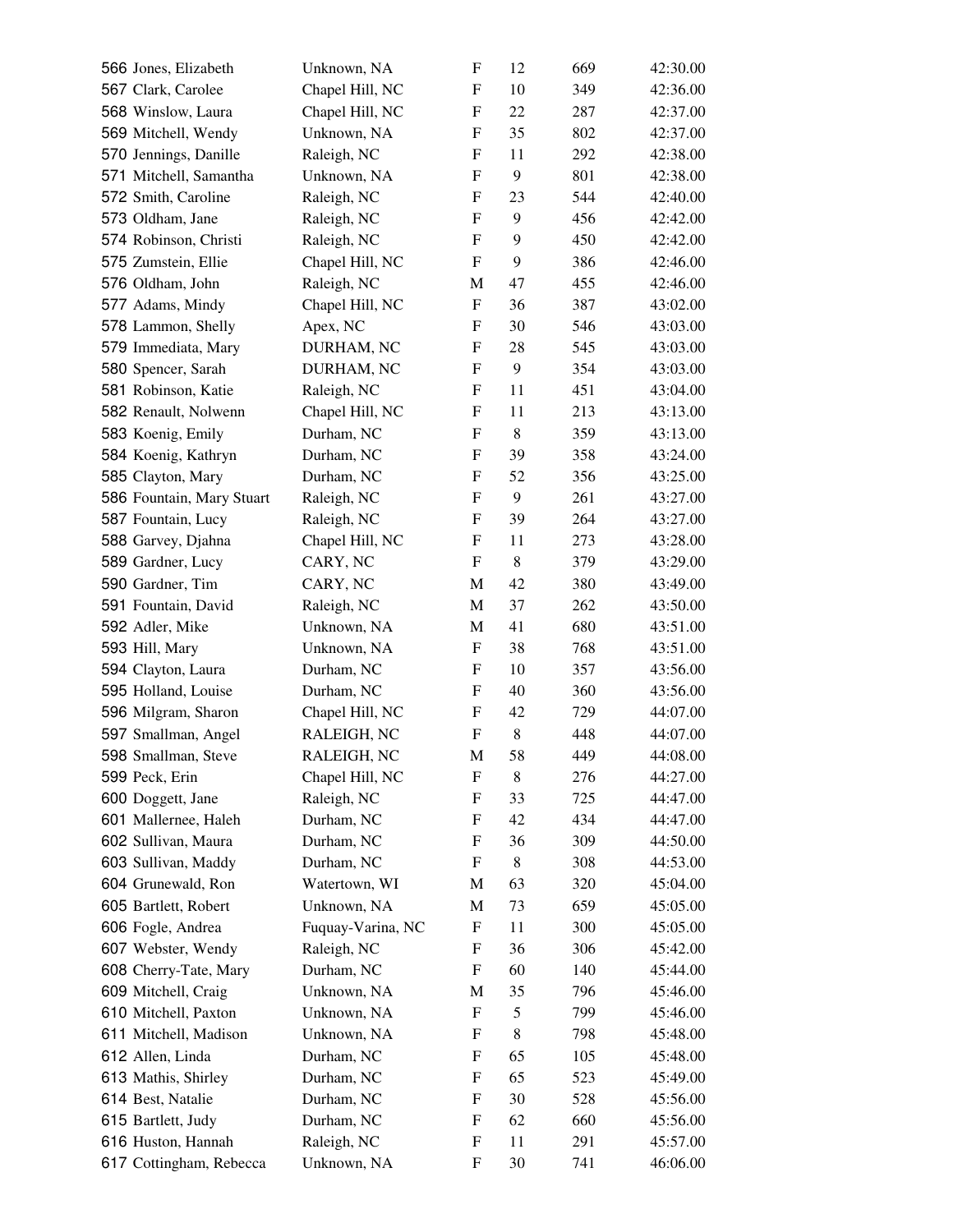| 618 Lake, Katja        | Chapel Hill, NC        | $\boldsymbol{\mathrm{F}}$ | 10 | 274        | 46:07.00             |
|------------------------|------------------------|---------------------------|----|------------|----------------------|
| 619 Lake, Andreas      | Chapel Hill, NC        | M                         | 43 | 272        | 46:09.00             |
| 620 Dugan, Pamela      | Hillsborough, NC       | F                         | 56 | 709        | 46:14.00             |
| 621 James, Peggy       | Carrboro, NC           | F                         | 34 | 704        | 46:15.00             |
| 622 Roth, Ashley       | Durham, NC             | F                         | 35 | 712        | 46:15.00             |
| 623 Pritchett, Marsha  | Unknown, NA            | F                         | 58 | 785        | 46:31.00             |
| 624 Rigg, Jeff         | Durham, NC             | M                         | 39 | 711        | 46:31.00             |
| 625 Yowell, Barbara    | Durham, NC             | F                         | 65 | 592        | 46:36.00             |
| 626 Williams, Joe      | Raleigh, NC            | M                         | 37 | 562        | 46:45.00             |
| 627 Lutz, Sandra       | Durham, NC             | F                         | 63 | 139        | 46:54.00             |
| 628 Goree, Suzy        | Durham, NC             | F                         | 68 | 112        | 46:55.00             |
| 629 Allen, Helen       | RALEIGH, NC            | F                         | 35 | 201        | 47:15.00             |
| 630 Harris, Chasie     | Durham, NC             | F                         | 63 | 246        | 47:16.00             |
| 631 Harris, Steve      | Durham, NC             | M                         | 64 | 245        | 47:18.00             |
| 632 McCauley, Caitlin  | Unknown, NA            | F                         | 8  | 790        | 47:19.00             |
| 633 Basinger, Ashley   | Wrightsville Beach, NC | F                         | 33 | 131        | 47:19.00             |
| 634 Fry, Diana         | Unknown, NA            | F                         | 28 | 793        | 47:22.00             |
| 635 McCauley, Rob      | Unknown, NA            | M                         | 33 | 794        | 47:22.00             |
| 636 McCarthy, Colleen  | Chapel Hill, NC        | F                         | 9  | 275        | 47:28.00             |
| 637 Ruscitto, Leah     | Chapel Hill, NC        | F                         | 28 | 533        | 47:31.00             |
| 638 Barber, Molly      | Apex, NC               | F                         | 44 | 531        | 47:54.00             |
| 639 Crusen, Kayla      | Fuquay-Varina, NC      | F                         | 8  | 301        | 47:55.00             |
| 640 Ray, Sierra        | Fuquay-Varina, NC      | ${\rm F}$                 | 11 | 294        | 47:55.00             |
| 641 Brantley, Rebecca  | Raleigh, NC            | F                         | 32 | 726        | 47:56.00             |
| 642 Harris, Chase      | Raleigh, NC            | F                         | 36 | 505        | 47:56.00             |
| 643 Ballentine, Kierra | Fuquay-Varina, NC      | F                         | 9  | 293        | 48:11.00             |
| 644 Payne, Margaret    | Raleigh, NC            | F                         | 9  | 258        | 48:11.00             |
| 645 Rice, Alexis       | Raleigh, NC            | F                         | 9  | 453        | 48:12.00             |
| 646 Mitchell, Kelly    | Raleigh, NC            | F                         | 41 | 516        | 48:12.00             |
| 647 Mitchell, Wynn     | Raleigh, NC            | F                         | 9  | 521        | 48:12.00             |
| 648 Young, Jane        | Chapel Hill, NC        | F                         | 35 | 162        | 48:13.00             |
| 649 Young, Kelly       | Chapel Hill, NC        | ${\bf F}$                 | 30 | 42         | 48:13.00             |
| 650 Young, Phyllis     | Chapel Hill, NC        | F                         | 70 | 489        | 48:18.00             |
| 651 Pippin, Dana       | CARY, NC               | F                         | 10 | 377        | 48:18.00             |
| 652 McPherson, Kelly   | CARY, NC               | F                         | 16 | 378        | 48:19.00             |
| 653 Degnan, Darrah     | Chapel Hill, NC        | F                         | 67 | 598        | 48:20.00             |
| 654 Perry, Wyvonia     | Durham, NC             | F                         | 52 | 314        | 48:37.00             |
| 655 Deberry, Danielle  | Durham, NC             | F                         | 10 | 337        | 48:50.00             |
| 656 Rice, Susan        | Raleigh, NC            | F                         | 41 | 454        | 48:52.00             |
| 657 Matuk, Liz         | Durham, NC             | F                         | 30 | 312        | 48:52.00             |
| 658 Perry, Chandra     | Durham, NC             | F                         | 11 | 313        | 48:52.00             |
| 659 Mauch, Alexandra   | Chapel Hill, NC        | F                         | 10 | 395        | 48:53.00             |
| 660 Mauch, Elizabeth   | Chapel Hill, NC        | F                         | 38 | 396        | 48:53.00             |
| 661 Kolk, Christine    | Chapel Hill, NC        | F                         | 8  | 230        | 48:54.00             |
| 662 Peden, Ariana      | Chapel Hill, NC        | F                         | 10 | 280        | 48:56.00             |
| 663 Peden, David       | Chapel Hill, NC        | M                         | 46 | 279        | 48:57.00             |
| 664 Kolk, Caroline     | Chapel Hill, NC        | F                         | 6  |            |                      |
| 665 Hubbard, Allison   | WAKE FOREST, NC        | F                         | 16 | 229<br>425 | 48:57.00<br>49:04.00 |
| 666 Holst, Megan       | WAKE FOREST, NC        | F                         | 12 | 426        | 49:30.00             |
| 667 Barringer, Mary    | Durham, NC             | F                         | 69 | 119        | 49:31.00             |
| 668 Aldredge, Susan    | Durham, NC             | F                         | 63 | 227        | 49:38.00             |
| 669 Bell, Christine    | Chapel Hill, NC        | F                         | 63 | 237        | 49:39.00             |
|                        |                        |                           |    |            |                      |